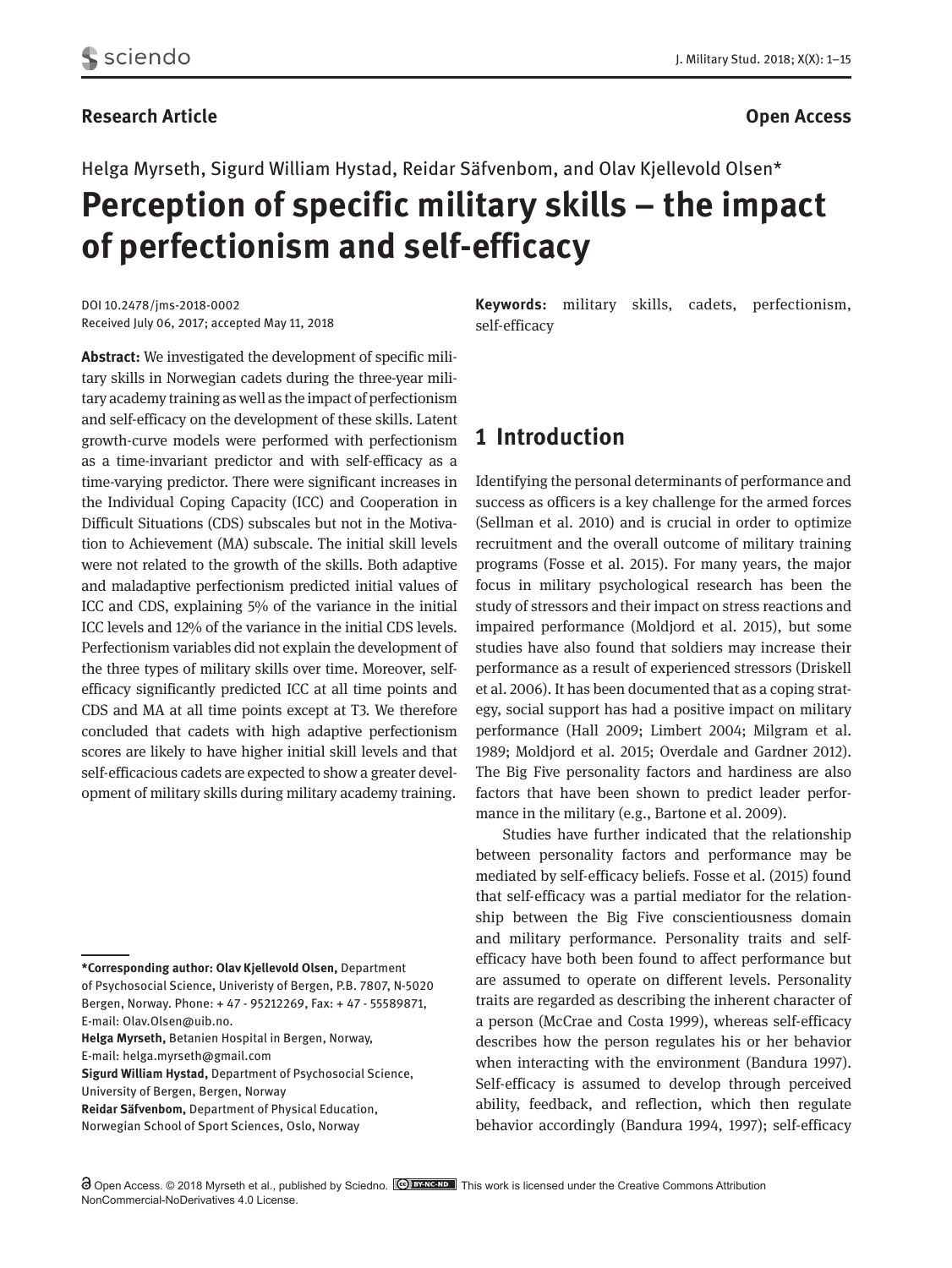

may hence mediate and allow inherent personality traits to be expressed in specific behavior (Fosse et al. 2015).

## **1.1 Specific military skills and the development of military skills**

The ideal conduct of military duties requires abilities such as being able to handle stress and bearing with uncertainty in different situations. The primary focus of military training is the building of confidence and high standards of military performance to endow the soldiers with the ability to cope with combat contexts and complete their missions (Driskell et al. 2006; Krueger 2008). In preparations for specific deployments, military personnel are trained in the skills needed to cope with that particular mission (Delahaij et al. 2006). Specific military skills are thus closely related to operational and combat tasks, which often demand coping with stress and decision-making skills under pressure, and specific military skills have thus been suggested to be the core elements of operational conduct (Johansen et al. 2014).

Solberg (2007) developed an instrument to measure specific military skills intended to measure the skills and abilities required under operational and combat circumstances. The instrument measures specific military skills by way of self-report and is more accurately a measure of perceived specific military skills. The instrument comprises three subscales: Individual Coping Capacity (ICC), Cooperation in Difficult Situations (CDS), and Motivation to Achievement (MA). These factors are all regarded as important skills in military operations. The enhancement of military performance and skills can be achieved by improving either selection procedures so that individuals who possess the desirable attributes and traits are selected for military training or the training of desirable skills and qualities.

Although research on military performance has expanded during the past few years, less research has been carried out on the specific military skills needed to obtain successful performance and especially what enhances the development of these military skills. A study on specific military skills found that operational identity predicted 6% of the variance in these specific military skills, whereas personality traits explained as much as 42% of the variance in specific military skills (Johansen et al. 2014). Emotional stability, intellect/openness, and hardiness were found to be significant individual predictors of specific military skills. Intellect/openness was the strongest predictor of specific military skills, and it has been suggested that this reflects the importance of the ability to use creative and perhaps unorthodox approaches in ambiguous conditions with a high degree of uncertainty (Johansen et al. 2014). Since intellect/ openness implies intellectual curiosity, openness to new ideas and a willingness to try new approaches (Costa and McCrae 1992), openness has been suggested to facilitate learning and adaptability, which are valuable qualities in military training (Johansen et al. 2014). Emotional stability may also contribute to the development of specific military skills because these skills are closely related to coping with stress and handling decision-making under stressful situations (Johansen et al. 2014). In addition to predict specific military skills, hardiness has also been found to be related to leadership skills and leadership performance in both theoretical and practical military contexts (Bartone et al. 2009; Eid and Morgan 2006). Because most studies in this field have been cross-sectional, longitudinal studies are warranted in order to make assumptions about the development of specific military skills.

Knowledge about factors affecting the training and development of military skills is of paramount importance for the armed forces in order to optimize the training in the military academies and subsequently enhance operational readiness. Several studies have identified both personality traits and self-efficacy beliefs as predictors of academic and work performance (Barrick and Mount 1991; Judge et al. 2007; Poropat 2009; Salgado 1998), and there are reasons to believe that these factors will also affect the development of military skills.

Realistic practical training, as well as exposure, has been shown to have a significant impact on cadets' skills and ability to cope with interrogation in a simulated prisoner-of-war exercise, in which those who participated in the practical training showed significantly better results compared to those with only theoretical preparations (Laberg et al. 2000). The positive effect of pretraining was explained by two mechanisms: the development of effective schemas (i.e., mental representations) for the situation and higher self-efficacy expectations that assisted them in coping. Self-efficacy beliefs have been suggested to play an important role in the actual coping ability in extreme situations in which expectations of success are highly related to the outcome in the specific situation (Bandura 1982, 1997, 2014).

Previous researches on personality traits in relation to military selection have primarily focused on personality variables such as the Big Five and hardiness (Hystad et al. 2011; Johansen et al. 2014), although other personality traits/ variables may also have importance. One such factor could be adaptive perfectionism. Because adaptive perfectionism has been found to contribute to greater achievement and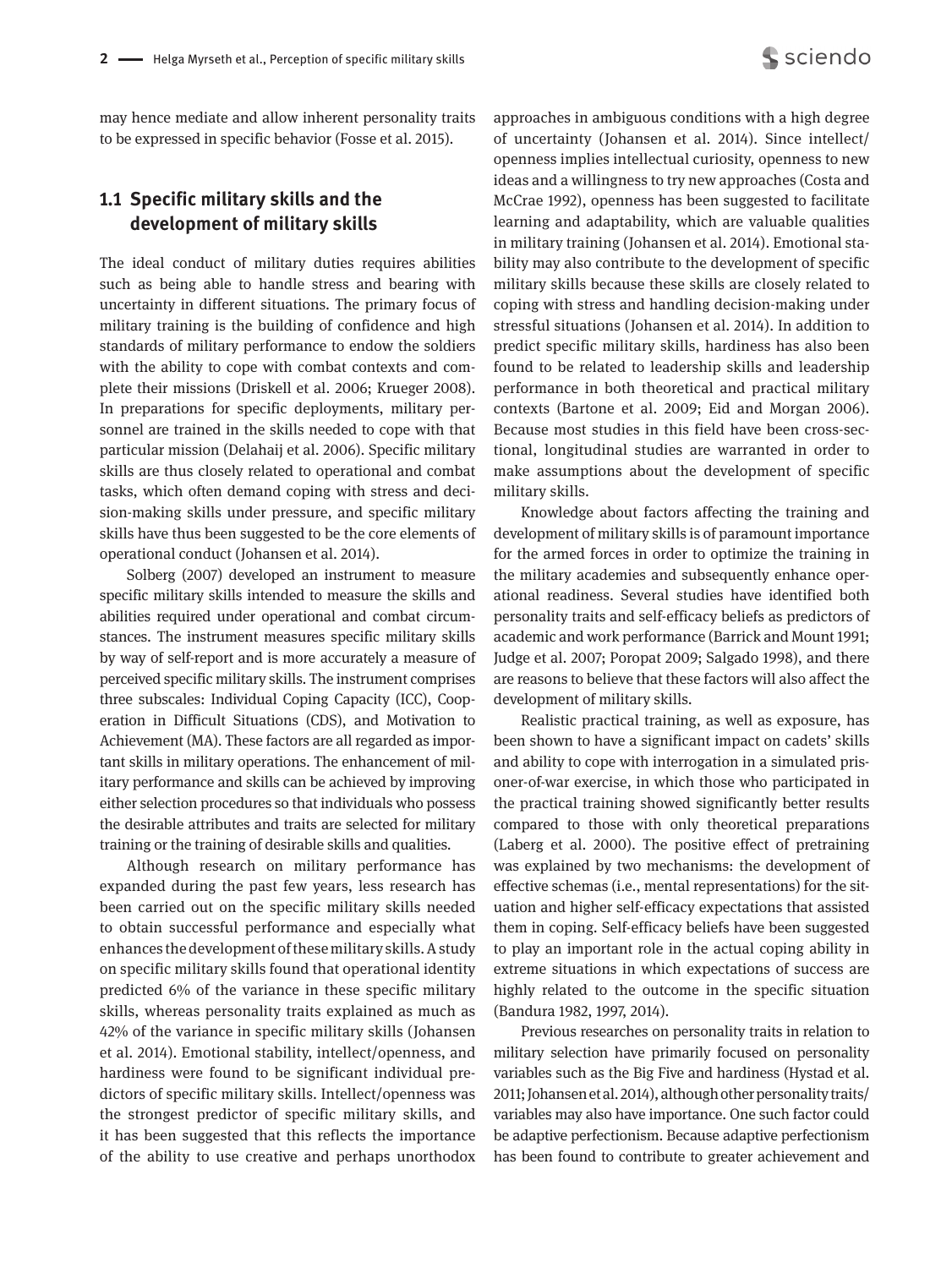motivation (Accordino et al. 2000; Hamachek 1978), and to be associated with personal control, resourcefulness, self-esteem, and adaptive learning strategies (Flett et al. 1994; Flett et al. 1991a, 1991b; Mills and Blankstein 2000), we assumed that adaptive perfectionism may be relevant in relation to the development of military skills.

#### **1.2 Perfectionism**

Perfectionism can be defined as "the striving for flawlessness" (Flett and Hewitt 2002, p. 5). This trait can be viewed as adaptive in a military context, where preciseness is emphasized as extremely important (The Norwegian Defence University College 2014). In military training, in which drilling is important in order to make certain behaviors automatic and rapid (Flin 1996), one may expect a perfectionist to strive for more precision and to show greater endurance in the pursuit of perfection (e.g., to train more) and hence be able to perform the drilled exercise with greater precision and less flaws compared to a non-perfectionist. Thus, perfectionism may be a particular adaptive trait within a military context. On the other hand, military skills often involve coping with stress and decision-making under high degrees of uncertainty in combat situations, so one may assume that perfectionism and striving for flawlessness could be maladaptive or counterproductive in such situations.

There has been little systematic study of perfectionism among military personnel. Among the general population, perfectionism has previously been viewed as a positive factor in adjustment or achievement (Hamachek 1978) but has also been linked to negative outcomes such as guilt, shame, feelings of failure, indecisiveness, procrastination, and low self-esteem (Flett et al. 1989; Pacht 1984). Most researchers in the field have now come to recognize that perfectionism is a multidimensional construct where the different dimensions have distinct prediction patterns, e.g., having positive or negative aspects (Bieling et al. 2004; Chang 2000; Enns et al. 2001; Terry-Short et al. 1995). Adaptive perfectionism is associated with (high) standards modified in accordance with the situation and matched to the person's limitations and strengths, striving for success, a sense of self that is independent of performance, the timely completion of tasks, and balanced thinking. These attributes are also considered to be important in a military context. One type of adaptive perfectionism has been labeled as self-oriented perfectionism, which is defined as unrealistic high standards and perfectionistic motivation for the self (Hewitt and Flett 1991). Self-oriented perfectionism has shown a strong correlation with personality

traits such as achievement striving, dutifulness, and self-discipline (Hill et al. 1997). These factors are also considered to be important in military training. Adaptive perfectionism has further been identified as a likely antecedent of effective coping, in which the individual's perfectionistic standards are assumed to lead to the effective regulation of one's behavior and hence more effective coping (Gaudreau and Antl 2008).

Socially prescribed perfectionism refers to the belief that significant others expect oneself to be perfect (Hewitt and Flett 1991), and this dimension of perfectionism is associated with excessive concerns over mistakes and has also been linked to maladjustment (Slaney et al. 2002). Consequently, socially prescribed perfectionism is often denoted as maladaptive perfectionism. Higher levels of socially prescribed perfectionism is further associated with more severe forms of psychopathology, and socially prescribed perfectionism incorporates perceptions of disturbed social relations, as well as elements of learned helplessness and a-motivation (Hewitt et al. 1991). Maladaptive perfectionism is associated with inflexibly high standards, which are often beyond what is expected, such as fear of failure, a focus on avoiding errors, a sense of self-worth dependent on performance, and a black and white thinking pattern (perfection vs. failure) (Enns and Cox 2002). These attributes may be assumed as less adaptive in a military context.

Based on what is presented earlier and because self-oriented perfectionism is often associated with perseverance and effort and potentially with a consecutive performance, such an endorsement might be adaptive from the point of developing military competence. If high levels of self-oriented perfectionism are associated with striving for better quality on a training task and getting better at doing the task correctly without flaws, one may therefore assume adaptive perfectionism to have a positive impact on the development of specific military skills, whereas high levels of maladaptive perfectionism can be assumed to have a negative impact. However, for individuals characterized by high levels of adaptive perfectionism, there may still be a cost to well-being in the striving for perfection.

### **1.3 Self-efficacy**

While perfectionism is viewed as a personality trait and is assumed to be relatively stable across time and situations, self-efficacy is a more situation-specific variable that has been shown to predict coping behavior when facing challenging situations and environmental demands (Bandura 1986, 1989; Jerusalem 1990). Self-efficacy refers to the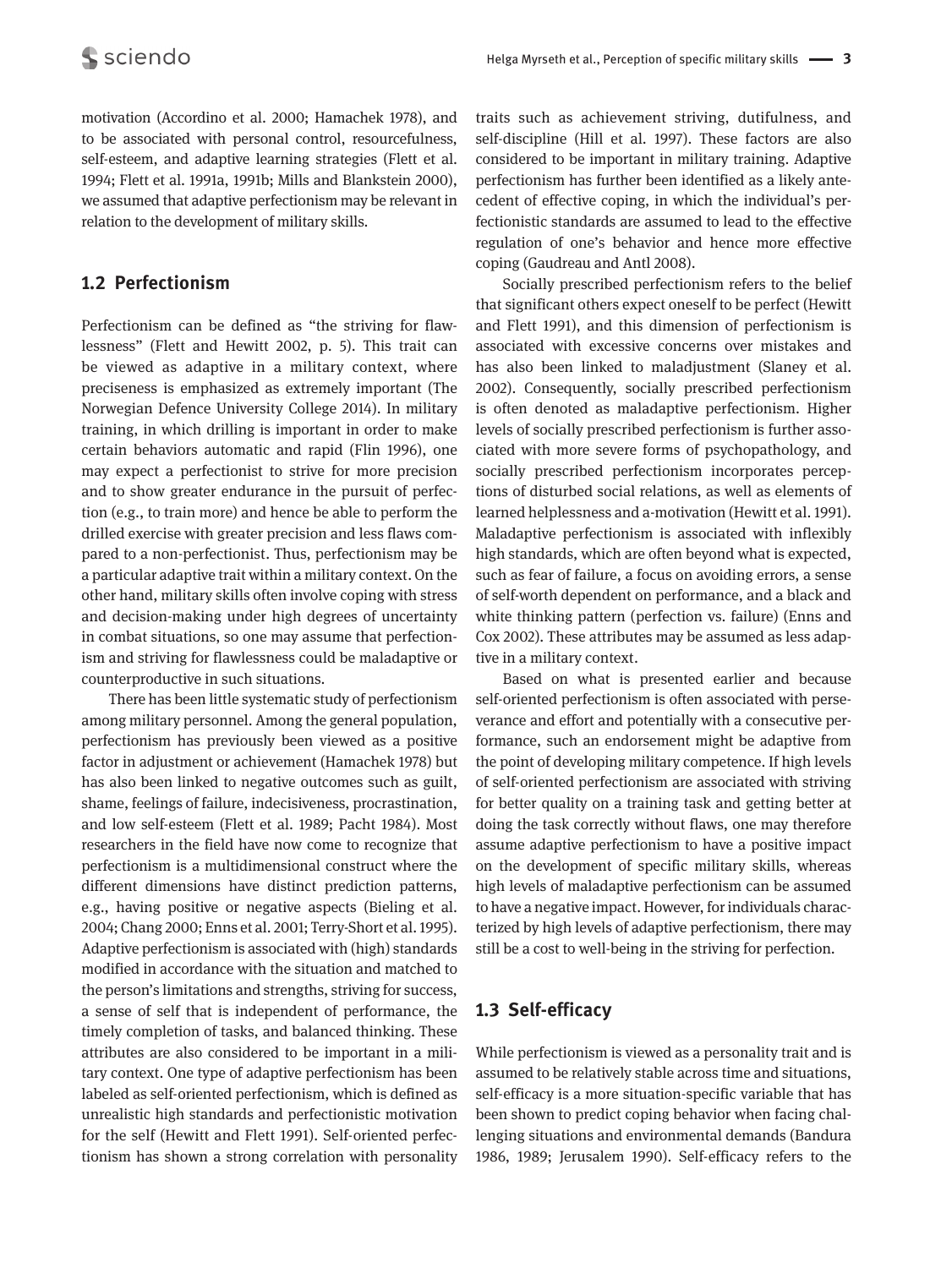beliefs an individual holds in his or her own capability to organize, function and exercise control over events that affect his or her life (Bandura 1997). Self-efficacy has been found to play a key role in stress reactions and is related to the quality of coping in stressful and threatening situations (Bandura 1988, 1997; Lazarus and Folkman 1984). As military operations usually involve high degrees of stress and possibly threatening situations, the levels of selfefficacy will probably affect how soldiers handle and cope with stress in military combat.

Social cognitive theory has identified self-efficacy as the most powerful self-regulatory mechanism in affecting behavior (Bandura 1997), and several studies have demonstrated that task-specific efficacy beliefs are crucial in the prediction of performance in a given situation (Stajkovic and Luthans 1998). Self-efficacy has repeatedly been shown to be related to task performance in a variety of settings (Tannenbaum et al. 1991), e.g., leadership self-efficacy has been shown to mediate leader effectiveness in military contexts (McCormick 2001; Ng et al. 2008). As personality research has highlighted the importance of motivational processes and self-efficacy is a central motivational construct in behavioral prediction, Ng et al. (2008) proposed that leadership self-efficacy is a key motivational mechanism that links leaders' broad personality traits to leader effectiveness. Similarly, we may expect that military cadets' self-efficacy is a central motivational mechanism in the training of specific military skills, linking personality traits such as perfectionism to military skill performance. Consequently, one may expect that both levels of self-efficacy and perfectionism will affect the development of military skills, e.g., cadets with greater levels of self-efficacy and adaptive perfectionism will show a greater improvement of military skills during military academy training.

#### **1.4 Aims and hypotheses**

The aim of the present study was threefold. First, we wanted to explore the stability of specific military skills, i.e., how ICC, CDS, and MA develop during three years of training in a military academy. We hypothesized that three years of training in the academy will produce a positive increase in these skills over the three-year period. Second, we wanted to investigate whether the initial levels of adaptive and maladaptive perfectionism in cadets impact the development of military skills over time. We hypothesized that the cadets scoring high on adaptive perfectionism prior to training will show a greater positive development on military skills during the three years of training at the military academy.

Third, we wanted to investigate whether the cadets' levels of self-efficacy impact the levels of specific military skills. We hypothesized that levels of self-efficacy will predict levels of military skills over the three years.

## **2 Methods**

#### **2.1 Sample and procedure**

The data for this study were collected as part of the Norwegian Military Academy Study, 2007–2011. Cadets attending the three different military academies in Norway (the Naval Academy, the Air Force Academy, and the Army Academy) were selected on both physical and psychological parameters, with the aim of the Norwegian Military Academy Study being to gain comprehensive knowledge about the cadet's development on a range of physiological and psychological measures during their three-year military academy education program. A total of 330 cadets from two different cohorts were asked to participate, and a total of 286 cadets (response rate of 86.7%) completed the self-report questionnaire at baseline (T1) during the first week of school. The majority of the cadets were men (258 men vs. 28 women), ranging in age from 19 to 37 years (*M* = 23.2 years, SD = 2.92). The cadets were asked to respond to the questionnaire on three subsequent occasions during their three-year education: at the end of the first year (T2), at the end of the second year (T3), and at the end of the third year (T4). At T2, 235 cadets had completed the questionnaire (17.8% dropout). At T3, 162 cadets completed the perfectionism measure (31.1% dropout from T2), and finally at T4, 159 cadets completed the perfectionism measure (1.9% dropout from T3).

The study was approved by the Norwegian Social Science Data Service, and participation in the study was voluntary.

#### **2.2 Measures**

Specific military skills were measured by the self-report instrument Military Skills and Ability (MSA) (Solberg 2007), which comprises measures of the particular skills and abilities required under operational and combat circumstances. The instrument contains 20 statements rated on a Likert scale ranging from 1 (very bad) to 5 (very good), in which respondents evaluate their handling of military challenges. The MSA comprises three subscales: ICC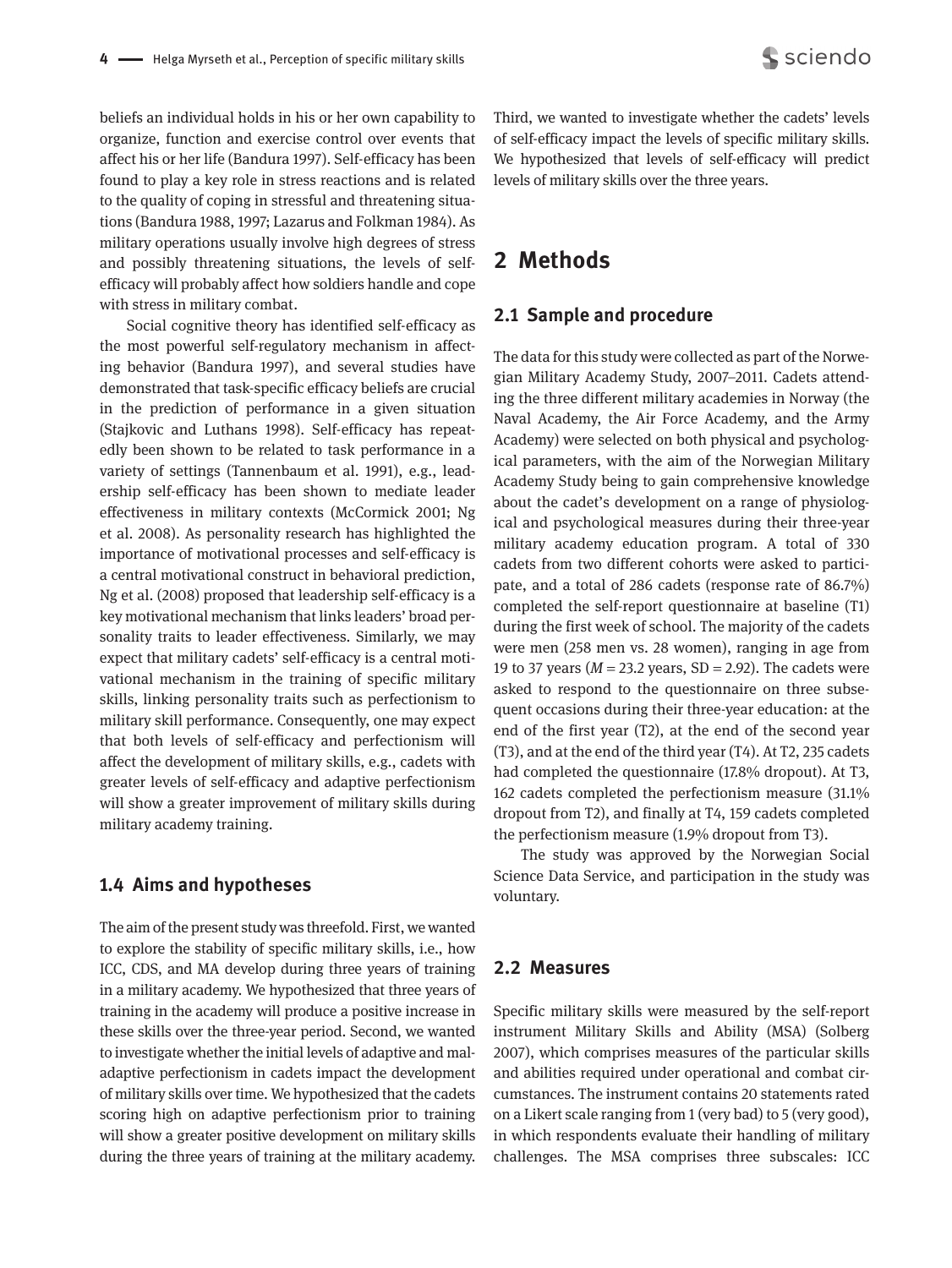(e.g., "Keeping a cool head in stressful situations" or "My ability to handle stress and difficult situations"), CDS (e.g., "Willingness to act on command in emergency situations" or "My ability to motivate and inspire others in difficult situations"), and MA (e.g., "My motivation to participate in peacekeeping operations abroad"). The analyses were based on the scores on the subscales, and former studies have revealed a satisfactory internal consistency, with a Cronbach's alpha >0.70 (Laberg et al. 2002; Moldjord et al. 2015; Solberg 2007).

## **2.3 Perfectionism**

Adaptive and maladaptive perfectionism was measured using two dimensions/subscales of the Multidimensional Perfectionism Scale (MPS; Hewitt and Flett 1991): self-oriented perfectionism and socially prescribed perfectionism. Each subscale contained 15 items, in which respondents were asked to indicate to what extent they disagree/agree on a 7-point Likert scale  $(1 -$  totally disagree and 7 – totally agree). Examples of items from the self-oriented subscale are "When I am working on something, I cannot relax until it is perfect" and "One of my goals is to be perfect in everything I do", while examples from the socially prescribed subscale include "I find it difficult to meet others' expectations of me" and "Anything that I do that is less than excellent will be seen as poor work by those around me".

## **2.4 Self-efficacy**

In order to measure self-efficacy, a 5-item self-efficacy scale specifically developed to measure self-efficacy in a military context was used (Buch et al. 2015). The use of general self-efficacy instruments was discouraged, with Bandura (2012, p. 15) arguing and stating that "there is no single all-purpose measure of self-efficacy with a single validity coefficient" and general decontextualized measures of self-efficacy usually bear a weak relationship to the domain-related self-efficacy beliefs and to behavior and are consequently less predictive, respectively. Hence, this specific self-efficacy measure was developed to capture self-efficacy beliefs regarding the ability to successfully complete the military training education at the military academy. Items were designed to measure the perceived capability to manage process activities likely to be of importance, such as managing tough times, making it through one's studies and performing well. Sample items included "will manage to

complete the military training" and "will achieve a result I can be proud of". Respondents indicated how much they agree/disagree on a 7-point Likert scale, ranging from 1 (totally disagree) to 7 (totally agree). Previous studies have reported a satisfactory internal consistency, with Cronbach's alphas ranging from 0.83 to 0.89 (Buch et al. 2015; Fosse et al. 2015).

## **2.5 Statistical analyses**

Latent growth-curve models (LGCMs) within a structural equation modeling (SEM) framework (Rabe-Hesketh and Skrondal 2012) were used to explore whether cadets' specific military skills develop during their time at the military academy. Separate LGCMs were estimated for the three skill dimensions of ICC, CDS, and MA. Our starting point in each analysis was a simple growthcurve model that estimated latent intercept and latent slope growth factors. These are known as fixed effects, as they summarize the average initial level (intercept) and the overall growth trajectory (slope). To identify the intercept, all loadings from the latent variable to the observed skills variables were constrained to 1. The observed skill variables were also regressed on the latent slope variable, with loadings fixed to the time point  $t_i$ (where  $i = 0, 1, 2,$  and 3).

LGCMs also estimate the variance of the fixed effects, known as *random effects*. These random effects summarize the individual differences from the overall growth trajectory and the average intercept. A significant variation around the fixed effects allows us to explore covariates that can help us explain the variation. In this study, we included self-oriented perfectionism and socially prescribed perfectionism as time-invariant predictors of both the latent intercept and slope. They are time invariant because we believe perfectionism to be a relatively stable characteristic that stays constant across time points. Conversely, self-efficacy was included as a time-varying predictor, thereby allowing self-efficacy to have a different effect at each time point.

Figure 1 presents a diagram of our full LGCM. The LGCM analyses were performed using Stata 13 with the full-information maximum likelihood estimator to be able to use all the available data (Arbuckle 1996). Stata does not give a *z-*value for the variance components that can be used for significance testing because of the boundary issue associated with the estimates (i.e., the variance cannot be less than zero) (Acock 2013). However, 95% confidence intervals (CIs) were computed, which were just as informative, if not more so, as a conventional *p*-value. CIs were used *in lieu* of *p*-values in all text and tables that describe the LGCM analyses.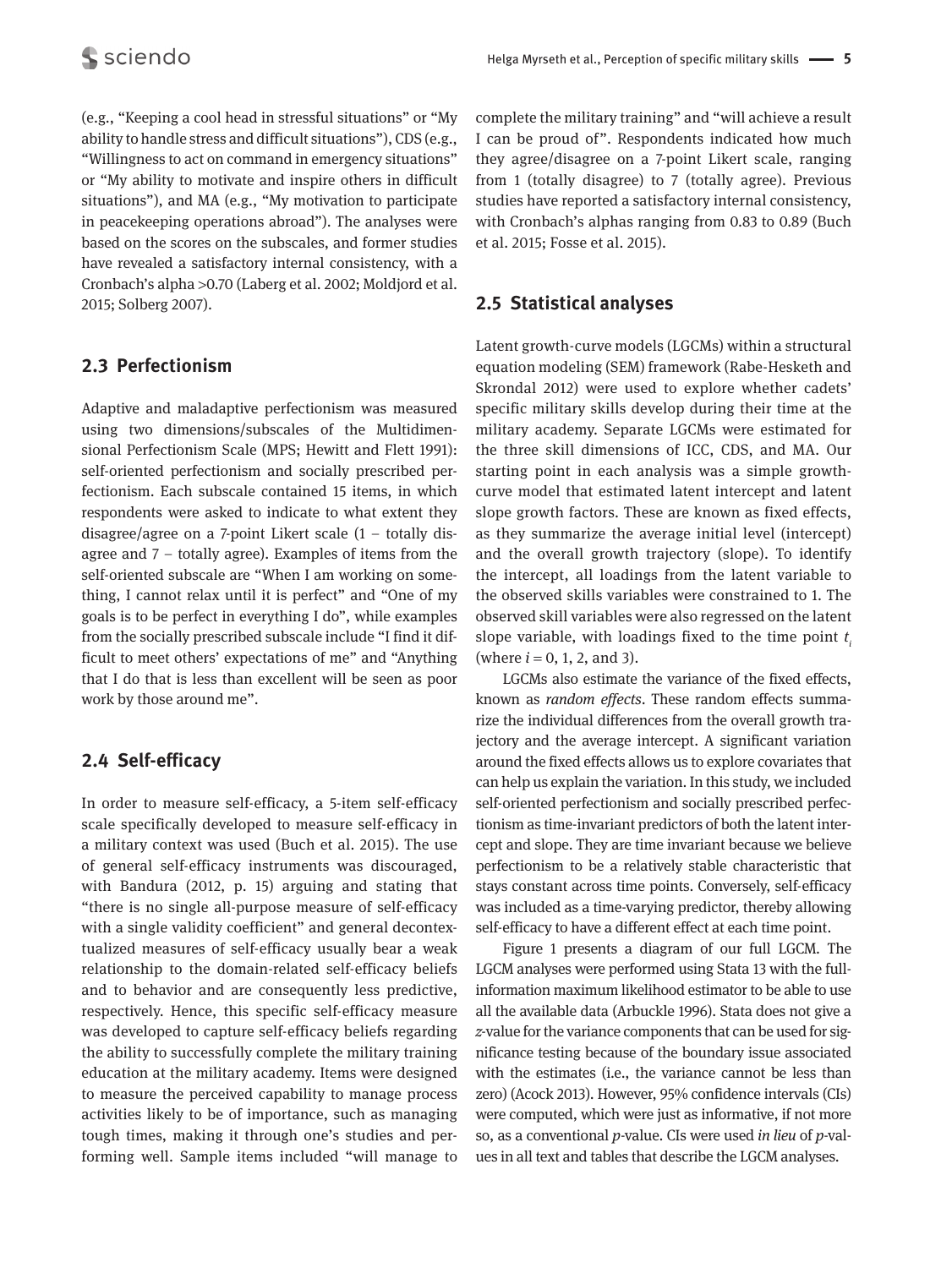

**Fig. 1**: Diagram of the proposed LGCM with time-invariant and time-varying covariates. The four waves of military skill measurements include ICC, CDS, and MA. Time-invariant predictors are self-oriented and socially prescribed perfectionism. Time-varying predictors are self-efficacy measured at each time point.

## **3 Results**

#### **3.1 Preliminary analyses**

Confirmatory factor analyses (CFAs) were conducted on all measures and time points to check for construct validity. Specific military skills were treated as correlated threefactor models, perfectionism was treated as a two-factor model, and self-efficacy was treated as a one-dimensional factor model. A summary of the results from these factor analyses is presented in Table 1.

For specific military skills, all indicators loaded onto their parent factor at Time 1 (mean  $\lambda$  = 0.60, range: 0.32– 0.91), Time 2 (mean  $\lambda$  = 0.61, range: 0.31–0.94), Time 3 (mean  $\lambda$ =0.60, range: 0.35–0.92), and Time 4 (mean  $\lambda$ =0.62, range: 0.25–0.95), and all loadings were statistically significant. The fit indices shown in Table 1 all point toward less than perfectly fitting models based on the usual recommendations of RMSEA ≤ 0.08 and CFI ≥ 0.90 (Kline 1998; McDonald and Ho 2002). The modification indices suggested that some improvements in model fit could be gained by removing some factor loadings or allowing for cross-loadings. Nevertheless, we chose not to do any changes, because there was no consistent pattern to the suggested modifications across measurement occasions. The reliability coefficients (Cronbach's alpha) for ICC at the four measurement points were 0.83, 0.83, 0.83, and 0.84; for CDS, they were 0.67, 0.69, 0.71, and 0.75 and for MA, they were 0.78, 0.82, 0.78, and 0.76.

One item belonging to the socially prescribed perfectionism dimension did not have a statistically significant factor loading. After removing this item, the two-factor model revealed an acceptable fit judged by RMSEA = 0.079 and an average factor loading of  $\lambda$  = 0.51 (range: 0.24–0.77). However, the comparative fit index (CFI) of 0.72 was less than optimal. The MPS is a well-established and much used instrument (Appelton et al. 2009; Frost et al. 1993; Kilbert et al. 2005), and for the sake of comparability to other studies, we decided not to do any further modifications. The Cronbach's alpha values were satisfactory, with  $\alpha$  = 0.84 for the self-oriented perfectionism subscale and  $\alpha$  = 0.83 for the socially prescribed subscale.

Lastly, the CFAs with self-efficacy revealed that one item consistently performed poorly on all measurement occasions (i.e., item 4: "My willingness to obey orders in a threatening situation is …."). We therefore reran the analyses with this item excluded. The average factor loading at Time 1 was  $\lambda$  = 0.79 (range: 0.64–0.88), at Time 2 was  $\lambda$  = 0.70 (range: 0.48–0.93), at Time 3 was  $\lambda$  = 0.79 (range: 0.67–0.89), and at Time 4 was  $\lambda = 0.74$  (range: 0.60–0.87). The CFIs suggested well-fitting models at all time points, although the RMSEAs were less than optimal. The Cronbach's alphas for the four-item measure in the present study were 0.87, 0.80, 0.87, and 0.82 at T0, T1, T2, and T3, respectively.

A one-way analysis of variance (ANOVA) was used to compare participants who contributed data on all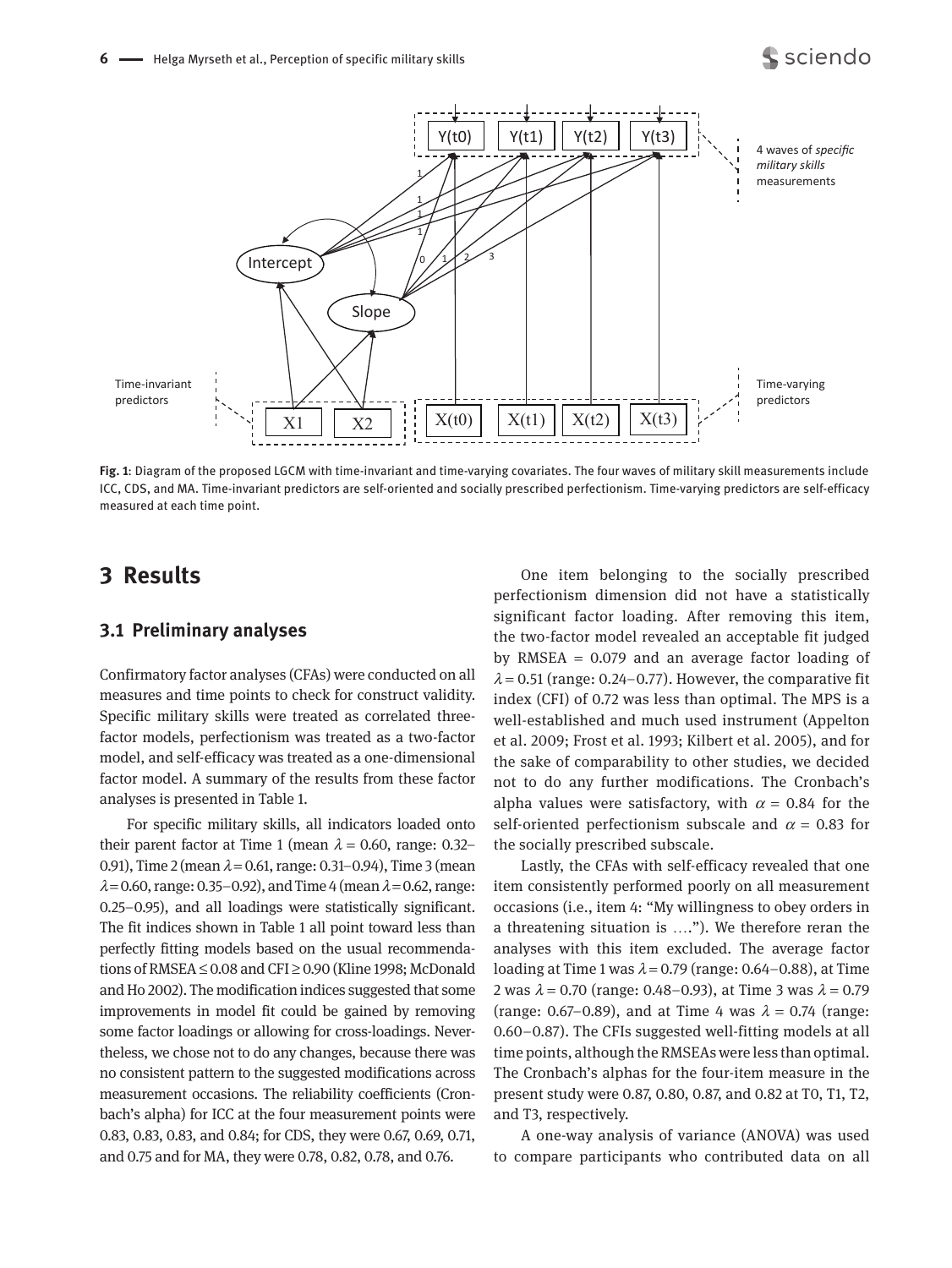|                          | $\chi^2$  | df             | p       | $\chi^2$ /df | <b>CFI</b> | <b>RMSEA</b> | 90% CI |       |
|--------------------------|-----------|----------------|---------|--------------|------------|--------------|--------|-------|
| <b>Variables</b>         |           |                |         |              |            |              | LL     | UL    |
| Specific military skills |           |                |         |              |            |              |        |       |
| Time 1                   | 284.396   | 117            | < 0.001 | 2.4          | 0.89       | 0.070        | 0.060  | 0.081 |
| Time 2                   | 320.053   | 117            | < 0.001 | 2.7          | 0.86       | 0.084        | 0.073  | 0.095 |
| Time 3                   | 276.700   | 117            | < 0.001 | 2.4          | 0.84       | 0.090        | 0.077  | 0.104 |
| Time 4                   | 231.126   | 117            | < 0.001 | 1.9          | 0.88       | 0.078        | 0.063  | 0.093 |
| Self-efficacy            |           |                |         |              |            |              |        |       |
| Time 1                   | 13.176    | $\overline{2}$ | 0.001   | 6.59         | 0.98       | 0.138        | 0.074  | 0.212 |
| Time 2                   | 8.477     | 2              | < 0.001 | 4.24         | 0.98       | 0.115        | 0.043  | 0.199 |
| Time 3                   | 1.775     | 2              | 0.41    | 0.89         | 1          | 0.000        | 0.000  | 0.148 |
| Time 4                   | 3.345     | $\overline{2}$ | 0.19    | 1.67         | 0.99       | 0.065        | 0.000  | 0.182 |
| Perfectionism            | 1,066.934 | 376            | < 0.001 | 2.84         | 0.72       | 0.079        | 0.074  | 0.085 |

**Tab. 1:** Confirmatory factor analyses of specific military skills, self-efficacy and perfectionism.

Note: CFI = comparative fit index; RMSEA = root mean square error of approximation; CI = confidence interval; LL = lower limit; UL = upper limit.

measurement points ("completers") with participants who participated at three, two, or one measurement point. The results indicated no statistically significant difference between completers and dropouts on age  $(F[3, 291] = 0.30, p = 0.83)$ . A Pearson's  $\chi^2$  test showed that a larger proportion of women (55%) than men (35%) were among the completers,  $\chi^2(1, N = 295) = 4.78$ ,  $p =$ 0.03. It should also be noted that there were very few women altogether  $(n = 29)$ .

The results from three one-way ANOVAs suggested that completers and dropouts differed on the initial ICC (*F*[3, 269] = 3.11, *p* = 0.03), CDS (*F*[3, 244] = 4.01, *p* = 0.01), and MA  $(F[3, 283] = 6.33, p < 0.001)$ . Post hoc pairwise comparisons with Bonferroni corrections showed that completers had a higher initial ICC status than those who only participated at T0 (mean difference: 1.92, 95% CI: 0.11–3.37) but not those who participated at two or three measurement points. Completers also had higher initial scores on CDS than both participants who missed two (mean difference: 1.29, 95% CI: 0.09–2.49) or three (mean difference: 1.71, 95% CI: 0.03–3.39) measurement points but not those who missed only one. Finally, the post hoc tests showed that completers scored higher on initial MA than the participants who missed one (mean difference: 0.90, 95% CI: 0.08–1.72), two (mean difference: 1.07, 95% CI: 0.26–1.72), and three measurement points (mean difference: 1.34, 95% CI: 0.25–2.42).

#### **3.2 Growth trajectories**

Table 2 presents the results from the unconditional, simple growth-curve models for the three military skill **Tab. 2:** Unconditional growth models of specific military skills.

|                                            | <b>Unconditional growth model</b> |        |         |       |  |  |
|--------------------------------------------|-----------------------------------|--------|---------|-------|--|--|
| <b>Variables</b>                           | Point                             |        | 95% CI  |       |  |  |
|                                            | estimate                          | (SE)   | LL      | UL    |  |  |
| ICC                                        |                                   |        |         |       |  |  |
| <b>Fixed part</b>                          |                                   |        |         |       |  |  |
| Latent intercept                           | 25.48                             | (0.19) | 25.11   | 25.84 |  |  |
| Latent slope                               | 0.80                              | (0.07) | 0.65    | 0.94  |  |  |
| Random part                                |                                   |        |         |       |  |  |
| $\sigma^2$ intercept                       | 7.91                              | (0.95) | 6.25    | 10.01 |  |  |
| $\sigma^2$ slope                           | 0.49                              | (0.18) | 0.24    | 1.01  |  |  |
| $\sigma$ <i>I</i> – <i>S</i> (correlation) | $-0.59$                           | (0.35) | $-1.28$ | 0.09  |  |  |
|                                            | $(-0.30)$                         |        |         |       |  |  |
| CDS                                        |                                   |        |         |       |  |  |
| <b>Fixed part</b>                          |                                   |        |         |       |  |  |
| Latent intercept                           | 25.74                             | (0.17) | 25.40   | 26.07 |  |  |
| Latent slope                               | 0.46                              | (0.08) | 0.31    | 0.61  |  |  |
| Random part                                |                                   |        |         |       |  |  |
| $\sigma^2$ intercept                       | 5.64                              | (0.84) | 4.20    | 7.56  |  |  |
| $\sigma^2$ slope                           | 0.45                              | (0.17) | 0.21    | 0.96  |  |  |
| $\sigma$ I – S (correlation)               | $-0.42$                           | (0.32) | $-1.05$ | 0.21  |  |  |
|                                            | $(-0.26)$                         |        |         |       |  |  |
| MA                                         |                                   |        |         |       |  |  |
| <b>Fixed part</b>                          |                                   |        |         |       |  |  |
| Latent intercept                           | 12.93                             | (0.12) | 12.69   | 13.17 |  |  |
| Latent slope                               | 0.03                              | (0.05) | $-0.06$ | 0.13  |  |  |
| Random part                                |                                   |        |         |       |  |  |
| $\sigma^2$ intercept                       | 3.157                             | (0.40) | 2.467   | 4.04  |  |  |
| $\sigma^2$ slope                           | 0.12                              | (0.07) | 0.04    | 0.37  |  |  |
| $\sigma$ I – S (correlation)               | $-0.10$                           | (0.14) | $-0.38$ | 0.18  |  |  |
|                                            | $(-0.16)$                         |        |         |       |  |  |

Note: SE = standard error; CI = confidence interval; LL = lower limit; UL = upper limit; ICC = Individual Coping Capacity; *I* = intercept; *S* = slope; CDS = Cooperation in Difficult Situations;

MA = Motivation to Achievement.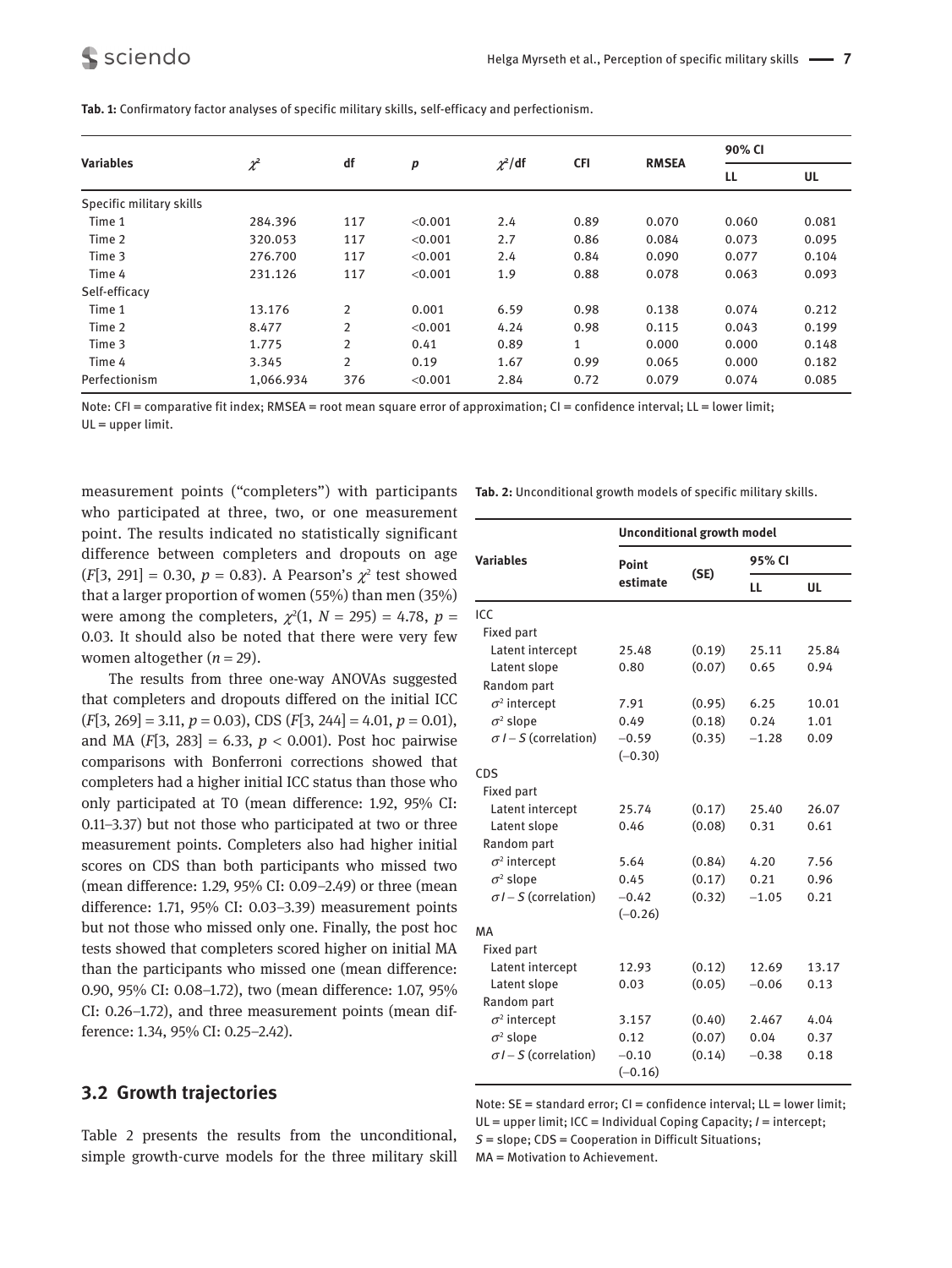dimensions. Except for MA, the latent slope growth factors were statistically significant in all instances. For ICC, the average growth trajectory of 0.80 (95% CI: 0.65–0.94) means that the expected increase in the ICC for each year is 0.80 points. The associated likelihood ratio of our model of  $\chi^2(5)$  = 6.735, *p* > 0.05 suggests that this estimated linear trajectory describes our observed data well. The additional measures of fit for the unconditional growth-curve model are presented in the top row of Table 3 (ICC model 1). Similarly, the expected increase in CDS each year was 0.46 (95% CI: 0.31–0.61). The associated model likelihood ratio was  $\chi^2(5) = 1.743$ ,  $p > 0.05$  (see CDS model 1 in Table 3 for additional measures of model fit).

Table 2 also shows a statistically significant variance for the random intercepts and random slopes for all three military skill dimensions. The variances around the overall linear slopes are 0.49, 0.45, and 0.12 for ICC, CDS, and MA, respectively. To give this variation some context, consider that the  $\sigma^2$  = 0.45 around the slope of 0.46 for CDS equals a standard deviation of 0.67. An approximate 95% CI on the slope will therefore be  $0.46 \pm 2 \times 0.67$ , an interval of -0.88 to 1.8. Thus, some individuals are expected to have a negative slope, whereas others are expected to have a relatively steep positive slope.

The covariance between the intercept and slope was nonsignificant in all three simple growth-curve models, hence suggesting that initial levels of military skills are not related to the growth trajectories of the same military skills.

## **3.3 Perfectionism as a time-invariant predictor**

Given the significant variance in the latent intercepts and slopes, we included self-oriented perfectionism and socially prescribed perfectionism as predictors to attempt to explain some of the variations. Both variables were centered on their means to make the intercept a meaningful value (i.e., as the initial skill level for individuals with average levels of perfectionism). The likelihood ratios and measures of the model fit presented in Table 2 (model 2) suggest a good fit to the data for all models. Both self-oriented and socially prescribed perfectionism significantly predicted the intercept for ICC and CDS but not for MA.

The estimates are presented in Table 4 and show that a one-unit increase in self-oriented perfectionism is associated with a 0.6 increase in the initial skill level for ICC, while a one-unit increase in socially prescribed perfectionism is associated with a 0.9 decrease. The estimated initial skill level for individuals' average in perfectionism was 25.5 (i.e., the intercept, which is not shown in Table 4). This means that individuals with a self-oriented perfectionism score one standard deviation (i.e., 0.76) above the mean are estimated to have an initial skill level of  $0.6 \times 0.76 = 0.46$  above this value, thus holding levels of socially prescribed perfectionism constant. Similarly, individuals with a socially prescribed perfectionism score one standard deviation (i.e., 0.63) above the mean are estimated to have an initial skill level of

| <b>Models</b> |          |    |       |              |              | 90% CI |       |  |
|---------------|----------|----|-------|--------------|--------------|--------|-------|--|
|               | $\chi^2$ | df | p     | <b>CFI</b>   | <b>RMSEA</b> | LL     | UL    |  |
| ICC model 1   | 6.735    | 5  | 0.241 | 0.995        | 0.034        | 0.000  | 0.092 |  |
| ICC model 2   | 10.637   | 9  | 0.301 | 0.995        | 0.024        | 0.000  | 0.071 |  |
| ICC model 3   | 23.004   | 21 | 0.344 | 0.995        | 0.018        | 0.000  | 0.053 |  |
| CDS model 1   | 1.743    | 5  | 0.883 | $\mathbf{1}$ | 0.000        | 0.000  | 0.039 |  |
| CDS model 2   | 4.289    | 9  | 0.891 | $\mathbf{1}$ | 0.000        | 0.000  | 0.029 |  |
| CDS model 3   | 23.469   | 21 | 0.319 | 0.990        | 0.020        | 0.000  | 0.054 |  |
| MA model 1    | 5.581    | 5  | 0.249 | 0.998        | 0.019        | 0.000  | 0.084 |  |
| MA model 2    | 12.620   | 9  | 0.397 | .998         | 0.013        | 0.000  | 0.060 |  |
| MA model 3    | 24.239   | 21 | 0.282 | 0.990        | 0.022        | 0.000  | 0.055 |  |

**Tab. 3:** Measures of model fit.

Notes: CFI = comparative fit index; RMSEA = root mean square error of approximation; CI = confidence interval; LL = lower limit; UL = upper limit; ICC = Individual Coping Capacity; CDS = Cooperation in Difficult Situations; MA = Motivation to Achievement.

Model 1 is an unconditional linear growth-curve model. Model 2 includes time-invariant predictors of the latent intercept and slope. Model 3 includes time-invariant and time-varying predictors.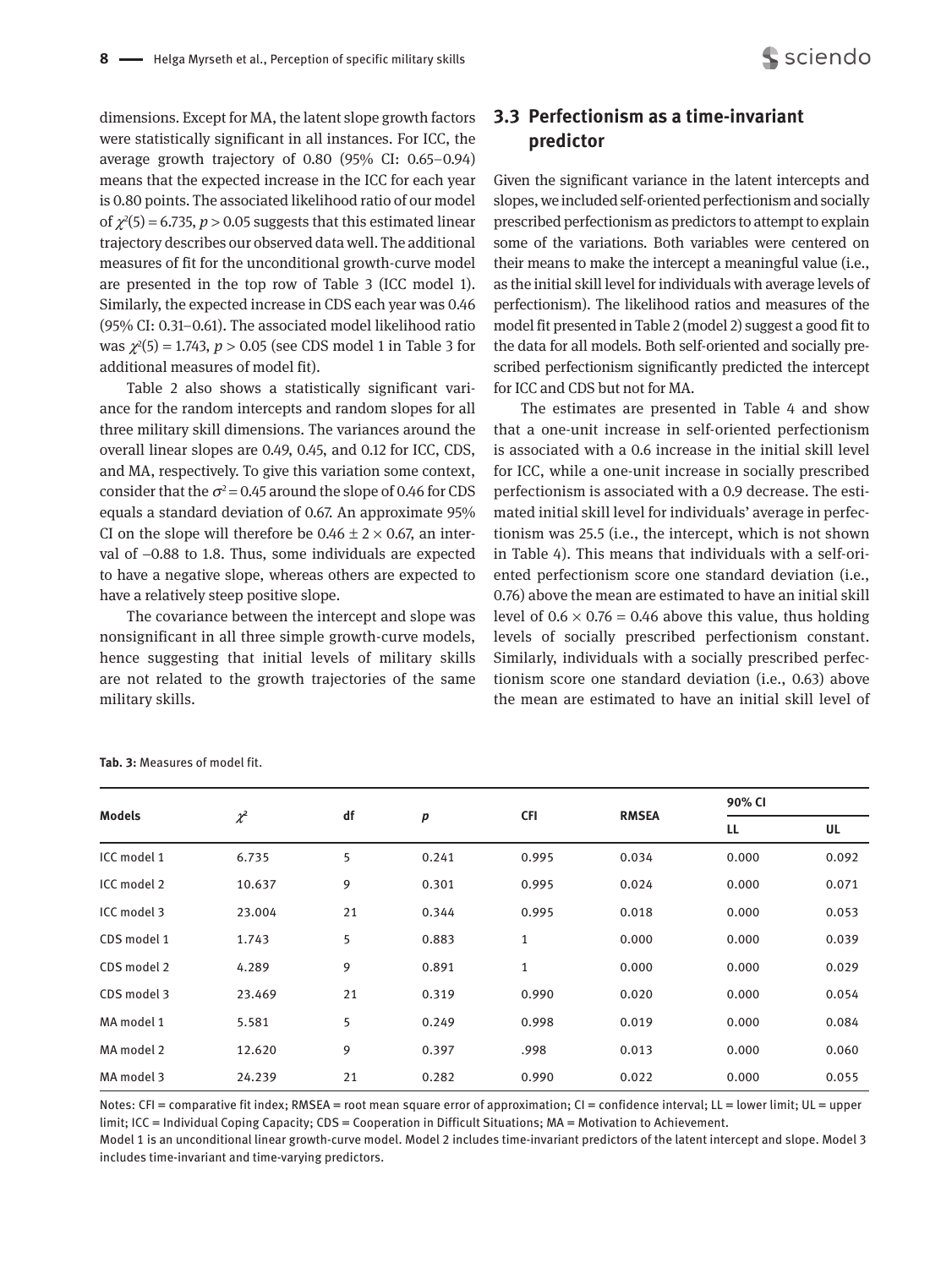|                                       | Point    |      | 95% CI  |         |  |
|---------------------------------------|----------|------|---------|---------|--|
| <b>Regressions</b>                    | estimate | (SE) | LL      | UL      |  |
| $X \rightarrow I$                     |          |      |         |         |  |
| ICC                                   |          |      |         |         |  |
| Perfectionism: socially<br>prescribed | $-0.94$  | 0.30 | $-1.53$ | $-0.34$ |  |
| Perfectionism: self-<br>oriented      | 0.62     | 0.26 | 0.13    | 1.14    |  |
| R <sup>2</sup>                        | 0.05     |      |         |         |  |
| <b>CDS</b>                            |          |      |         |         |  |
| Perfectionism: socially<br>prescribed | $-1.35$  | 0.26 | $-1.85$ | $-0.83$ |  |
| Perfectionism:<br>self-oriented       | 0.46     | 0.23 | 0.02    | 0.90    |  |
| R <sup>2</sup>                        | 0.12     |      |         |         |  |
| MA                                    |          |      |         |         |  |
| Perfectionism: socially<br>prescribed | $-0.10$  | 0.20 | $-0.49$ | 0.29    |  |
| Perfectionism:<br>self-oriented       | 0.14     | 0.17 | $-0.19$ | 0.46    |  |
| R <sup>2</sup>                        | 0.004    |      |         |         |  |
| $X \rightarrow S$                     |          |      |         |         |  |
| ICC                                   |          |      |         |         |  |
| Perfectionism: socially<br>prescribed | $-0.00$  | 0.12 | $-0.23$ | 0.23    |  |
| Perfectionism:<br>self-oriented       | 0.17     | 0.11 | $-0.03$ | 0.38    |  |
| R <sup>2</sup>                        | 0.03     |      |         |         |  |
| <b>CDS</b>                            |          |      |         |         |  |
| Perfectionism: socially<br>prescribed | 0.16     | 0.12 | $-0.08$ | 0.40    |  |
| Perfectionism:<br>self-oriented       | 0.07     | 0.11 | $-0.15$ | 0.29    |  |
| R <sup>2</sup>                        | 0.03     |      |         |         |  |
| МA                                    |          |      |         |         |  |
| Perfectionism: socially               | $-0.01$  | 0.08 | $-0.15$ | 0.14    |  |
| prescribed                            |          |      |         |         |  |
| Perfectionism:<br>self-oriented       | 0.03     | 0.07 | $-0.10$ | 0.17    |  |
| R <sup>2</sup>                        | 0.01     |      |         |         |  |

| <b>Tab. 4:</b> Perfectionism as a predictor of the latent intercept and slope. |  |
|--------------------------------------------------------------------------------|--|
|--------------------------------------------------------------------------------|--|

Notes: SE = standard error; CI = confidence interval; LL = lower limit; UL = upper limit; ICC = Individual Coping Capacity; CDS = Cooperation in Difficult Situations; MA = Motivation to Achievement.  $X \rightarrow I$  denotes the effect of *X* on the latent intercept (*I*).  $X \rightarrow S$  denotes the effect of *X* on the latent slope (*S*).

 $25.5 - 0.9 \times 0.63 = 24.93$ , holding self-oriented perfectionism constant. As a result, neither self-oriented perfectionism nor socially prescribed perfectionism seems to have a particularly strong effect on initial ICC scores. This is also corroborated by the  $R<sup>2</sup>$  value of 05, showing that the perfectionism variables combined only explained 5% of the variance in the initial skill level.

For CDS, the estimated initial level for individuals' average in perfectionism was 25.7 (not shown in Table 4). A one-unit increase in self-oriented perfectionism is associated with a 0.46 increase in the initial skill level, while a one-unit increase in socially prescribed perfectionism is associated with a 1.35 decrease in the initial skill level. The two perfectionism dimensions combined explained 12% of the variance in the initial skill level  $(R^2 = 0.12)$ .

None of the perfectionism variables significantly explained variance in any of the latent slopes.

#### **3.4 Self-efficacy as a time-varying predictor**

In the final set of models, we added self-efficacy as a time-varying predictor. Unlike perfectionism, self-efficacy was not modeled to influence the overall growth trajectory but instead was allowed to directly influence the military skill dimensions at each time point. In this manner, time-varying predictors were allowed to have a different effect at each wave. The likelihood ratios and measures of the model fit shown in Table 3 (model 3) again suggest good fit to the data for all models. The regression coefficients presented in Table 5 show that self-efficacy significantly

**Tab. 5:** Self-efficacy as a time-varying predictor of specific military skills.

|                    |             | Point    |      | 95% CI  |      |       |
|--------------------|-------------|----------|------|---------|------|-------|
| $X \rightarrow Y$  | $\mathbf n$ | estimate | (SE) | LL      | UL   | $R^2$ |
| ICC                |             |          |      |         |      |       |
| Self-efficacy (t0) | 286         | 0.74     | 0.18 | 0.40    | 1.09 | 0.77  |
| Self-efficacy (t1) | 235         | 0.77     | 0.13 | 0.51    | 1.03 | 0.63  |
| Self-efficacy (t2) | 162         | 0.75     | 0.14 | 0.49    | 1.02 | 0.68  |
| Self-efficacy (t3) | 159         | 0.73     | 0.19 | 0.36    | 1.10 | 0.84  |
| CDS                |             |          |      |         |      |       |
| Self-efficacy (t0) | 286         | 0.62     | 0.18 | 0.27    | 0.97 | 0.69  |
| Self-efficacy (t1) | 235         | 0.51     | 0.13 | 0.25    | 0.77 | 0.49  |
| Self-efficacy (t2) | 162         | 0.40     | 0.15 | 0.11    | 0.69 | 0.61  |
| Self-efficacy (t3) | 159         | 0.28     | 0.21 | $-0.14$ | 0.70 | 0.71  |
| МA                 |             |          |      |         |      |       |
| Self-efficacy (t0) | 286         | 0.35     | 0.11 | 0.14    | 0.56 | 0.72  |
| Self-efficacy (t1) | 235         | 0.31     | 0.08 | 0.15    | 0.47 | 0.68  |
| Self-efficacy (t2) | 162         | 0.27     | 0.09 | 0.08    | 0.45 | 0.68  |
| Self-efficacy (t3) | 159         | 0.24     | 0.13 | $-0.02$ | 0.49 | 0.78  |

Notes: SE = standard error; CI = confidence interval;

 $LL =$  lower limit;  $UL =$  upper limit;  $ICC =$  Individual

Coping Capacity; CDS = Cooperation in Difficult Situations; MA = Motivation to Achievement.

*X → Y* denotes the effects of self-efficacy (*X*) on specific military skills (*Y*) at the different time points (t0 to t3).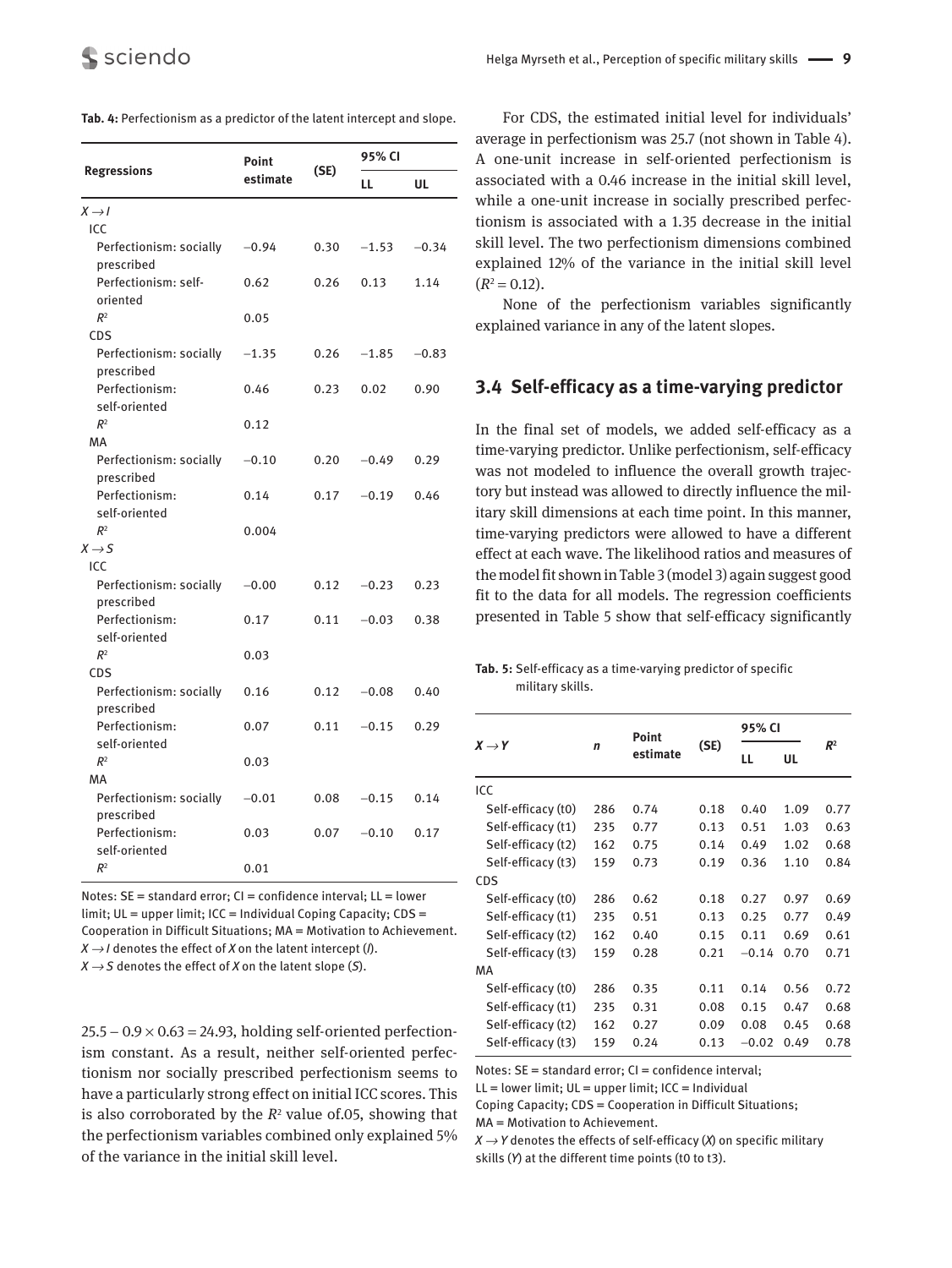predicted ICC at all time points, with estimates ranging between 0.73 and 0.77. Self-efficacious cadets are therefore estimated to be higher in ICC at each time point than what is estimated by the linear growth curve. The effects of self-oriented perfectionism ( $b = 0.41$ , 95% CI:  $-0.10$  to 0.91) on the latent intercept was rendered nonsignificant once the influence of self-efficacy on ICC at T0 was taken into account.

Self-efficacy also significantly predicted CDS and MA at all time points, with the exception for T3. Point estimates ranged between 0.28 and 0.62 for CDS and between 0.24 and 0.35 for MA (see Table 5), again suggesting that self-efficacious cadets are estimated to be higher in military skills than what is estimated by the linear growth curve. Similar to the analysis of ICC, the effect of self-oriented perfectionism ( $b = 0.28$ , 95% CI:  $-0.17$  to 0.72) on the latent intercept was rendered nonsignificant once the influence of self-efficacy was taken into account.

## **4 Discussion**

The results of the present study partly supported our hypothesis that perceived military skills improve over a three-year period of military academy training. There was an overall significant improvement in ICC and CDS, but not in MA during the three-year training period, with the greatest improvement found for ICC. The finding that perceived military skills improve after three years of training also confirms previous findings that the rating of military skills improves with experience (Laberg et al. 2002; Widing et al. 2002).

The greater improvement related to the ICC compared to the CDS in the present study may reflect that the development of individual skills is more easily facilitated during military exercises, as such skills do not depend as much on others as cooperation skills do. The fact that there were no significant increases in MA over the three years may reflect that MA is more difficult to facilitate, perhaps because ICC and CDS are more concrete skills compared to MA. The absence of improvement in the MA skills after three years of training may also reflect that the training of MA is not good enough in the military academies. Alternatively, one may assume that the cadets were already highly motivated to achieve when they started the military training, so that a ceiling effect could help explain the absence of improvement.

The results further showed that the initial levels of perceived military skills were not related to differences in the development of military skills over the three years;

those with higher scores on specific military skills at T0 did not show a greater (or less of an) increase in the development of these skills compared to those with lower initial values. This has implications for the selection and training of military personnel. Because those with lower initial skill values do not show a greater improvement in the skills over the three years of training, the initial skill level seems to be important for the end result. The ideal would be to select cadets with high initial scores on perceived military skills before starting at the military academy training.

The second hypothesis that cadets scoring high on adaptive perfectionism will have a greater improvement of perceived military skills over time was not supported. As perfectionism can be considered as a personality trait and such traits are assumed to be relatively stable across time, perfectionism is perhaps more relevant in relation to selection processes than training. Although levels of perfectionism did not significantly predict the slope (the development) of military skills over time, the levels of adaptive (self-oriented) perfectionism was related to the initial military skill level at T0, in which cadets scoring above average on self-oriented perfectionism were more likely to score higher on ICC and CDS (but not on MA). Similarly, cadets scoring high on maladaptive (socially prescribed) perfectionism were more likely to score lower on ICC and CDS. The levels of perfectionism explained 5% of the variance in the initial skill level of ICC and 12% of the variance in the initial skill level of CDS, which is not considered to be a particularly strong effect. Nonetheless, this finding also confirms that the initial skill level of military academy cadets is of high importance.

The third hypothesis that levels of self-efficacy will predict levels of perceived military skills was supported. For the military skill subscales, self-efficacy significantly predicted the ICC scores at all time points and CDS and MA at T0, T1, and T2. This finding is in line with a wide range of previous research confirming that efficacy beliefs are crucial in the prediction of performance (for an overview, see the meta-analysis of Stajkovic and Luthans 1998). According to social cognitive theory, a person's expectations of his or her ability to perform adequate actions in specific situations are believed to be essential to their performance (Bandura 1978, 1997).

Self-efficacy beliefs are assumed to affect performance through several intervening processes (Bandura 1990), e.g., affecting choices of activity or environments, affecting level of motivation, or affecting how much stress one experiences in a threatening situation (Wood and Bandura 1989). One possible explanation for why cadets with a greater self-efficacy exhibited a greater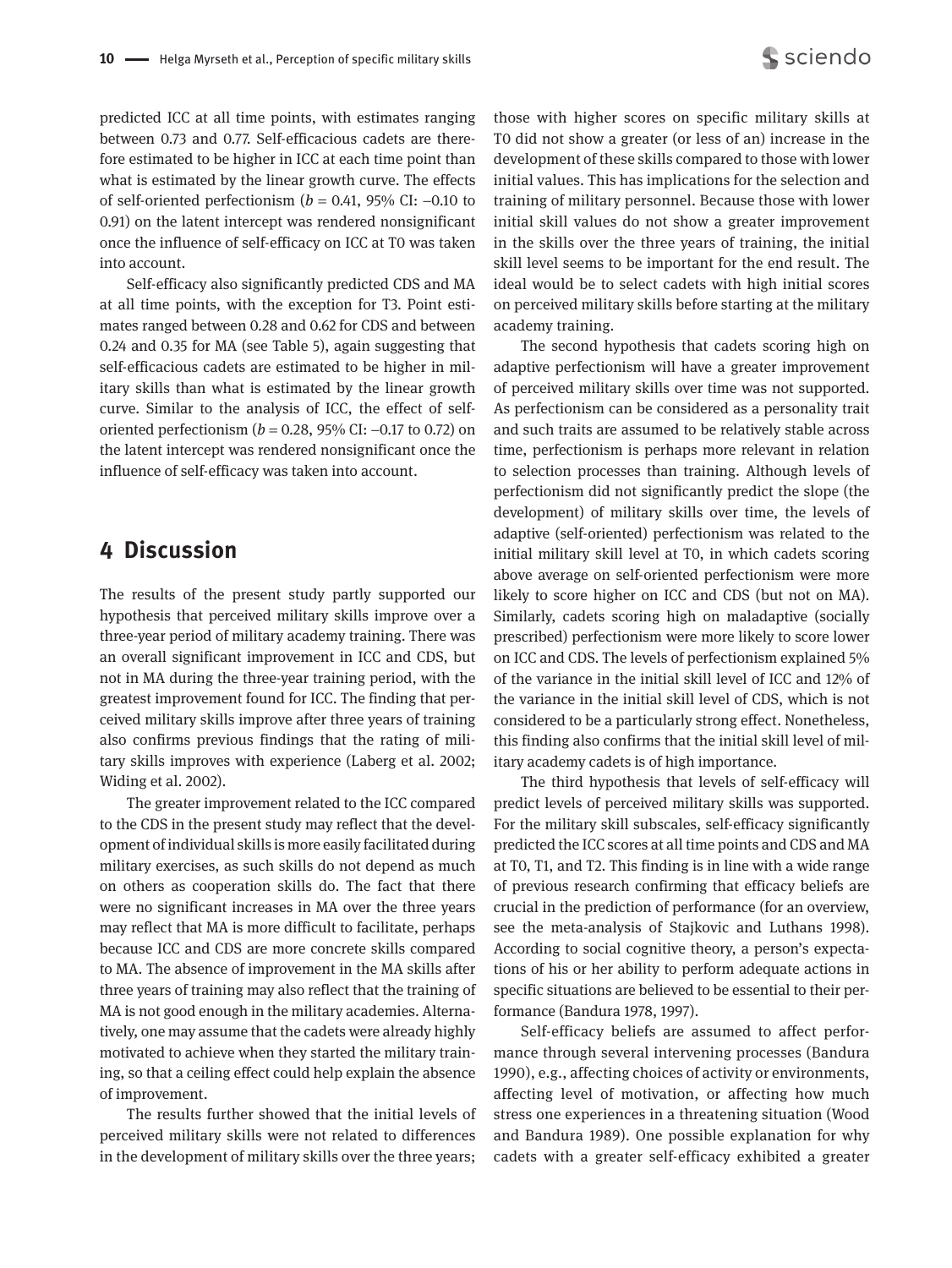development of military skills is that self-efficacious cadets expose themselves to a greater extent to new and challenging situations during training. People with a higher self-efficacy have been found to undertake more challenging activities comprising new and creative practices (Bandura 1997; Wood and Bandura 1989) and to approach problem solving in a more innovative way (Phelan and Young 2003). Consequently, self-efficacious cadets may challenge themselves to a larger degree and thus learn more and show a greater development of military skills during the three years of training at the military academy. Self-efficacious cadets may also be more motivated to train and hence achieve a greater skill level. If one also assumes that self-efficacious cadets experience less stress in threatening situations, which is in line with Wood and Bandura (1989), there may a greater learning potential for cadets with a high self-efficacy, as high stress levels are assumed to negatively affect the level of functioning (Bandura 1988; Lazarus and Folkman 1984) and consequently the ability to learn (LePine et al. 2004).

For ICC, the effect of adaptive (self-oriented) perfectionism was no longer significant when the influence of self-efficacy was taken into account. These results indicate that levels of self-efficacy explain more of the variance in military skills than does perfectionism. The same was true for CDS, with the effect of adaptive perfectionism on the initial scores on CDS no longer being significant when self-efficacy was taken into account. The negative effect of maladaptive perfectionism, however, remained significant for both ICC and CDS. Even after the effect of self-efficacy levels were taken into account, higher levels of maladaptive perfectionism were still associated with lower scores on both subscales at T0. It may therefore not be surprising that socially prescribed (maladaptive) perfectionism, the belief that others have exceptionally high expectations of you, is related to a lower ability to cope with others in difficult situations. High scores on maladaptive perfectionism are related to a fear of failure and a focus on avoiding error and may contribute to excessive levels of stress. Prior studies have found that a balanced stress intensity experience is important for the performance of military skills (Driskell et al. 2006). Training that incorporates no stress or a too high intensity of stress is both likely to be counterproductive (Friedland and Keinan 1992). Stressful experiences can hence possess an opportunity for positive individual growth if they are balanced with stress intensity.

The theory of planned behavior (Ajzen 1991) can also be used to explain the link between maladaptive perfectionism, self-efficacy, and CDS. According to the theory of

planned behavior, an individual's behavioral intentions and behaviors are shaped by the individual's attitudes toward a behavior, along with subjective norms, and perceived behavioral control (Ajzen 1991). Subjective norms refer to the individual's perception of the behavior influenced by the judgments of significant others, whereas behavior control refers to the individual's beliefs about being able to perform the behavior (closely related to self-efficacy). A cadet with maladaptive perfectionism beliefs is likely to perceive that significant others have expectations that are too high (low perceived behavioral control), in combination with low self-efficacy beliefs (subjective norms), which affect their subsequent behavior (poorer CDS skills). Studies of self-fulfilling prophecies demonstrate the strong effect of expectations, as well as the fact that people tend to behave in accordance with the expectations that reference group members hold for them (e.g., Biggs 2009; Eden 1984; Eden et al. 2000). Accordingly, maladaptive perfectionism and the belief that others expect too much of you may result in lower performances and a lower ability to effectively cope with others in difficult situations.

Overall, the results from the present study showed that adaptive perfectionism is related to higher levels of self-reported military skills, whereas maladaptive perfectionism is related to lower levels of self-reported military skills when cadets start their training (at T0). Neither adaptive perfectionism nor maladaptive perfectionism explains any of the variations in the development of military skills. For this reason, perfectionism seems to have a limited effect on learning or the acquisition of new skills. On the other hand, self-efficacy helped explain some of the variations in skill development. With some exceptions, self-efficacious cadets are expected to have higher military skills at most time points than what was estimated as the overall growth curve. This may implicate that the stimulation of cadets' self-efficacy is an important component in developing military skills. Because self-efficacy is usually situation specific and may vary from time to time, it seems to be important to actively stimulate cadets' self-efficacy throughout the military academy training.

## **4.1 Strengths, limitations, and future directions**

Most studies are cross-sectional and only measure subjects' responses at one time point. A strength of the present study is the longitudinal design, in which the cadets of three military academies were followed throughout the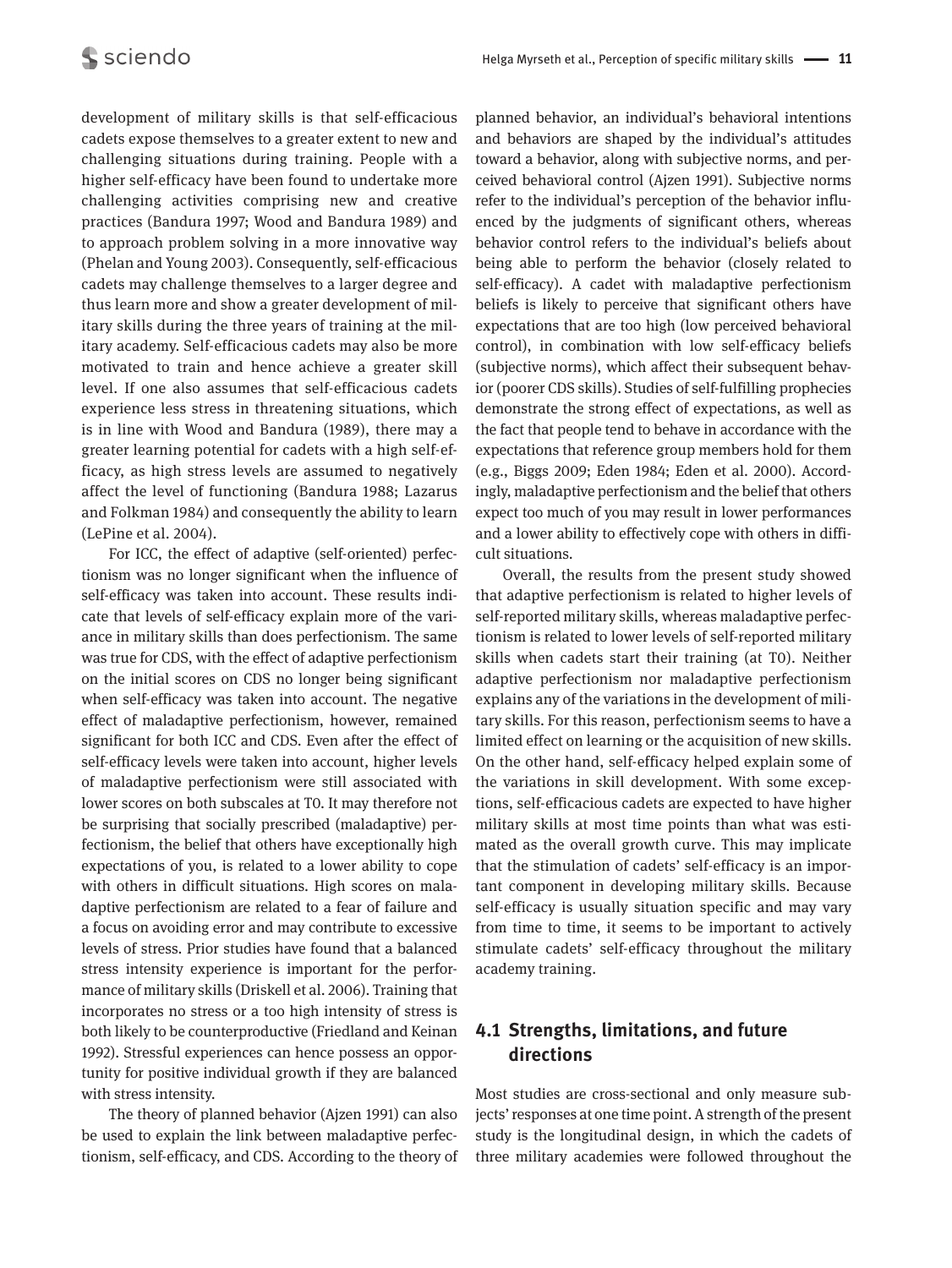military academy college and measured before starting the college, and subsequently after completing each of the three years, with four time points in total.

A possible limitation of the present study is that the measures of military skills in this study were based on self-report because self-reported skills may differ from "actual" military skills. The use of self-report measures may increase common method variance because the same rater responds to the items in a single questionnaire. However, in a study of US soldiers, a satisfactory concordance was found when self-reports were compared with unit records of soldier performance (Adler et al. 2005), which may indicate that the self-reported skills of soldiers can be trustworthy. In order to try to avoid socially desirable answers, participation in the present study was voluntary, the cadets were assured of the survey's strict confidentiality, and the results were to solely be used for research purposes and not for future selection. Still, future studies should aim at including objective measures of military skills and performance in order to reduce the common-method variance.

As with most longitudinal studies, dropout was a significant problem in the present study, so attrition may be a possible limitation that affected the power of the analyses in the present study. Analyses of dropouts vs. completers showed no significant age differences but that a greater proportion of women were among the completers. Moreover, the dropout analyses showed that completers had higher initial scores on all military skill subscales compared to those who missed one, two, or three measurement points, which may have affected the results (e.g., the nonsignificant overall improvement in MA over the three years). The most pronounced dropout was from T1 to T2, in which 31.1% of cadets dropped out. After the first year of military training (T1), many cadets were transferred to other geographical locations for additional education, which may help explain the high attrition rates at this point (T2). Some cadets were also absent from the academies because they were on exercises at both sea and land; the attrition can therefore be attributed to some degree to difficulties in gathering respondents in time for testing. We would consequently recommend future research to include some means of follow-up for those who leave the academy or who are otherwise absent during the test periods.

The sample in the present study consisted of predominantly male cadets from three military academies in Norway, so the generalizability may be restricted and the findings may be specific for this population. Thus, the generalizability of the results should be tested in other cultures, countries, and contexts.

# **5 Conclusions**

We conclude that training in a military academy is likely to increase specific military skills over a three-year period and that cadets with high scores on adaptive perfectionism are likely to have higher initial skill levels, while cadets with high scores on maladaptive perfectionism are likely to have lower initial skill levels. Levels of perfectionism do not seem to affect the development of the military skills over the three years of military academy training, although levels of self-efficacy not only predict initial levels of military skills but also skill levels at the end of each year at the military academy. The effect of self-efficacy was stronger for the ICC compared to the CDS and the MA.

## **Conflicts of interest**

The authors declare no conflicts of interest.

# **References**

- Accordino, D. B., Accordino, M. P., & Slaney, R. B. (2000). An investigation of perfectionism, mental health, achievement, and achievement motivation in adolescents. *Psychology in the Schools, 37*, pp. 535-545.
- Acock, A. C. (2013). *Discovering Structural Equation Modeling Using Stata*, Revised edn. Stata Press, College Station, TX.
- Adler, A. B., Thomas, J. L., & Castro, C. A. (2005). Measuring up: Comparing self-reports with unit records for assessing soldier performance. *Military Psychology, 17*, pp. 3-24.
- Ajzen, I. (1991). The theory of planned behavior. *Organizational, Behavior and Human Decision Processes, 50*, pp. 179-211.
- Appelton, P. R., Hall, H. K., & Hill, A. P. (2009). Relations between multidimensional perfectionism and burnout in junior-elite male athletes. *Psychology of Sport and Exercise, 10*, pp. 457-465.
- Arbuckle, J. L. (1996). Full information estimation in the presence of incomplete data. In: Marcoulides, G. A., & Schumacker, R. E. (eds.), *Advanced Structural Equation Modeling: Issues and Techniques*. Lawrence Erlbaum, Mahwah, NJ, pp. 243-277.
- Bandura, A. (1978). Reflections on self-efficacy. *Advances in Behavioral Research and Therapy, 1*, pp. 237-269.
- Bandura, A. (1982). Self-efficacy mechanism in human agency. *American Psychologist, 37*(2), pp. 122-147.
- Bandura, A. (1986). *Social Foundations of Thought and Action: A Social Cognitive Theory*. Prentice Hall, Englewood Cliffs, NJ.
- Bandura, A. (1988). Self-efficacy conception of anxiety. *Anxiety Research, 1*(2), pp. 77-98.
- Bandura, A. (1989). Human agency in social cognitive theory. *American Psychologist, 44*, pp. 1175-1184.
- Bandura, A. (1990). Reflections on nonability determinants of competence. In: Sternberg, R. J., & Kolligian, J. J. (eds.),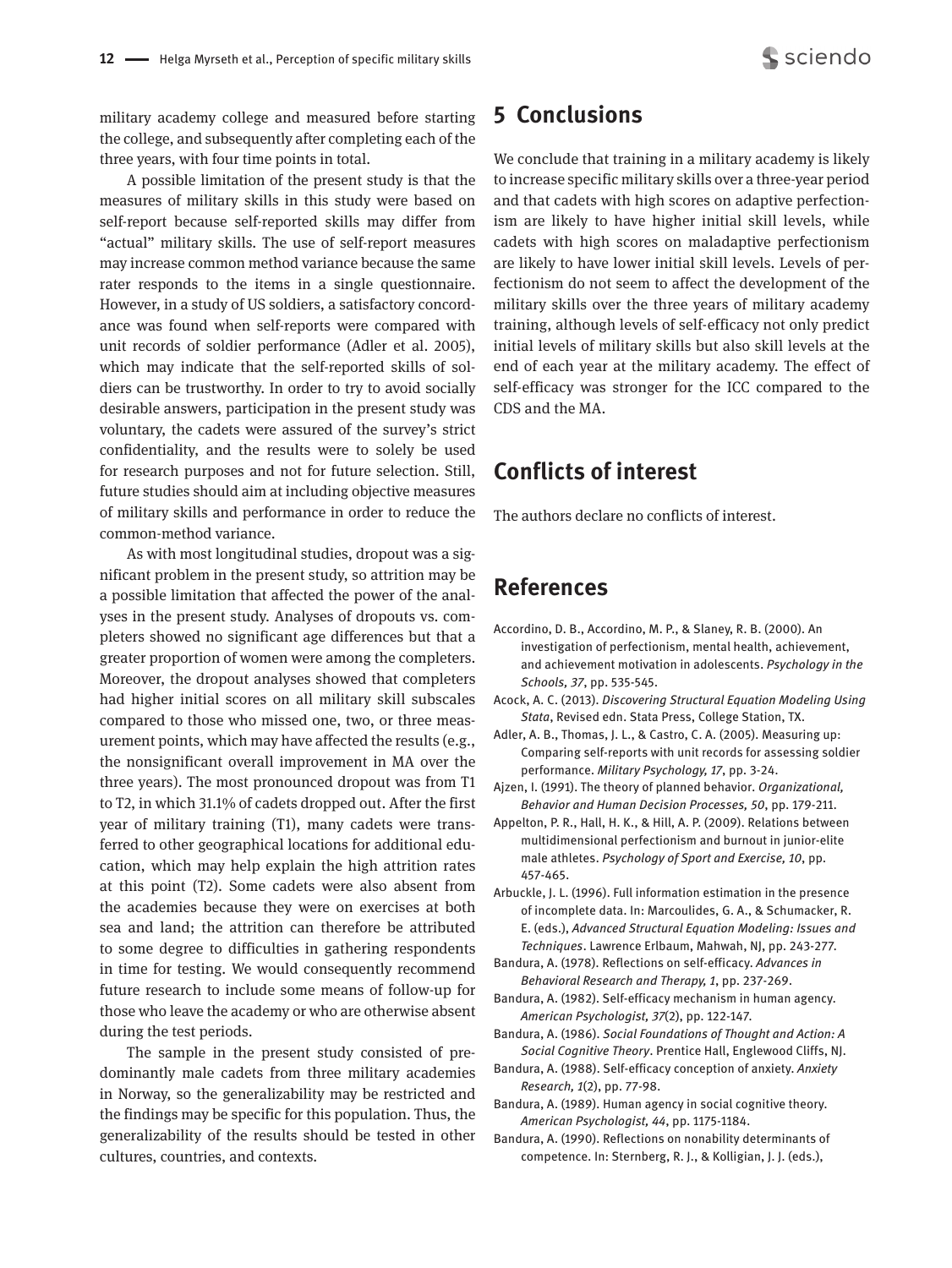*Competence Considered*. Yale University Press, New Haven, CT, pp. 315-362.

Bandura, A. (1994). Self-efficacy. In: Ramachaudran, V. S. (ed.), *Encyclopedia of Human Behavior*, Vol. 4. Academic Press, New York, pp. 71-78.

Bandura, A. (1997). *Self-Efficacy: The Exercise of Control*. W. H. Freeman and Company, New York.

sciendo

Bandura, A. (2012). On the functional properties of perceived self-efficacy revisited. *Journal of Management, 38*, pp. 9-44.

Bandura, A. (2014). Exercise of personal agency through the self-efficacy mechanism. In: Schwarzer, R. (ed.), *Self-Efficacy. Thought Control of Action*, 2nd edn. Routledge, New York, pp. 3-38.

Barrick, M. R., & Mount, M. K. (1991). The Big Five personality dimensions and job performance: a meta-analysis. *Personnel Psychology, 44*, pp. 1-26.

Bartone, P., Eid, J., Johnsen, B. H., Laberg, J. C., & Snook, S. A. (2009). Big Five personality factors, hardiness and social judgement as predictors of leader performance. *Leadership & Organization Development Journal, 30*, pp. 498-521.

Bieling, P. J., Israeli, A. L., & Antony, M. M. (2004). Is perfectionism good, bad, or both? Examining models of the perfectionism construct. *Personality and Individual Differences, 36*, pp. 1373-1385.

Biggs, M. (2009). Self-fulfilling prophecies. In: Hedström, P., & Bearman, P. (eds.), *The Oxford Handbook of Analytical Sociology*. Oxford University Press, Oxford, pp. 294-314.

Buch, R., Säfvenbom, R., & Boe, O. (2015). The relationship between academic self-efficacy, intrinsic motivation, and perceived competence. *Journal of Military Studies, 6*(1), pp. 19-35.

Chang, E. C. (2000). Perfectionism as a predictor of positive and negative psychological outcomes: Examining a mediation model in younger and older adults. *Journal of Counseling Psychology, 47*(1), pp. 18-26.

Costa, P. T., & McCrae, R. R. (1992). *Revised NEO Personality Inventory (NEO-PI-R) and NEO Five-Factor Inventory (NEO-FFI) Professional Manual*. Psychological Assessment Resources, Odessa, FL.

Delahaij, R., Gaillard, A. W. K., & Soeters, J. M. L. M. (2006). *Stress Training and the New Military Environment*. Retrieved from Neuilly-sur-Seine, France. Available at http://www.nato.int/ abstracts.asp

Driskell, J. E., Salas, E., & Johnston, J. H. (2006). Decision making and performance under stress. In: Britt, T., Castro, C., & Adler, A. B. (eds.), *Military Life: The Psychology of Serving in Peace and Combat (Vol. 1. Military Performance)*. Praeger, Westport, CT, pp. 128-154.

Eden, D. (1984). Self-fulfilling prophecy as a management tool: Harnessing Pygmalion. *Academy of Managment Review, 9*, pp. 64-73.

Eden, D., Geller, D., Gewirtz, A., Gordon-Terner, R., Inbar, I., Liberman, M., et al. (2000). Implanting Pygmalion leadership style through workshop training: Seven field experiments. *The Leadership Quarterly, 11*, pp. 171-210.

Eid, J., & Morgan, C. A. (2006). Dissociation, hardiness and performance in military cadets participating in survival training. *Military Medicine, 171*, pp. 436-442.

Enns, M. W., & Cox, B. J. (2002). Perfectionism: A critical analysis. In: Flett, G. L., & Hewitt, P. L. (eds.), *Perfectionism: Theory,* 

*Research, and Treatment*. American Psychological Association, Washington DC, pp. 33-62.

Enns, M. W., Cox, B. J., Sareen, J., & Freeman, P. (2001). Adaptive and maladaptive perfectionism in medical students: A longitudinal investigation. *Medical Education, 35*, pp. 1034-1042.

Flett, G. L., & Hewitt, P. L. (2002). *Perfectionism: Theory, Research, and Treatment*. American Psychological Association, Washington DC.

Flett, G. L., Hewitt, P. L., Blankstein, K. R., & Dynin, C. (1994). Dimension of perfectionism and Type A behavior. *Personality and Individual Differences, 16*, pp. 477-485.

Flett, G. L., Hewitt, P. L., Blankstein, K. R., & Mosher, S. W. (1991a). Perfectionism, self-actualization and personal adjustment. *Journal of Social Behavior and Personality, 6*, pp. 147-160.

Flett, G. L., Hewitt, P. L., Blankstein, K. R., & O'Brien, S. (1991b). Perfectionism and learned resourcefulness in depression and self-esteem. *Personality and Individual Differences, 12*, pp. 61-68.

Flett, G. L., Hewitt, P. L., & Dyck, D. G. (1989). Self-oriented perfectionism, neuroticism, and anxiety. *Personality and Individual Differences, 10*, pp. 731-735.

Flin, R. (1996). *Sitting in the Hot Seat: Leaders and Teams for Critical Incident Management*. John Wiley and Sons, Chichester, UK.

Fosse, T. H., Buch, R., Sävenbom, R., & Martinussen, M. (2015). The impact of personality and self-efficacy on academic and military performance: the mediating role of self-efficacy. *Journal of Military Studies, 6*(1), pp. 1-19.

Friedland, N., & Keinan, G. (1992). Training effective performance in stressful situations: Three approaches and implications for combat training. *Military Psychology, 4*(3), pp. 157-174.

Frost, R. O., Heimberg, R. G., Holt, C. S., Mattia, J. I., & Neubauer, A. L. (1993). A comparison of two measures of perfectionism. *Personality and Individual Differences, 14*, pp. 119-126.

Gaudreau, P., & Antl, S. (2008). Athletes' broad dimensions of dispositional perfectionism: Examining changes in life satisfaction and the mediating role of sport-related motivation and coping. *Journal of Sport and Exercise Psychology, 30*, pp. 356-382.

Hall, J. C. (2009). Utilizing social support to conserve the fighting strength: Important considerations for military social workers. *Smith College Studies in Social Work, 79*, pp. 335-343.

Hamachek, D. E. (1978). Psychodynamics or normal and neurotic perfectionism. *Psychology, 15*, pp. 27-33.

Hewitt, P. L., & Flett, G. L. (1991). Perfectionism in the self and social contexts: Conceptualization, assessment, and association with psychopathology. *Journal of Personality and Social Psychology, 60*(3), pp. 456-470.

Hewitt, P. L., Flett, G. L., Turnbull-Donovan, W., & Mikail, S. F. (1991). The Multidimensional Perfectionism Scale: Reliability, validity, and psychometric properties in psychiatric samples. *Psychological Assessment: A Journal of Consulting and Clinical Psychology, 3*(3), pp. 464-468.

Hill, R. W., McIntire, K., & Bacharach, V. R. (1997). Perfectionism and the big five factors. *Journal of Social Behavior and Personality, 12*, pp. 257-270.

Hystad, S. W., Eid, J., Laberg, J. C., & Bartone, P. T. (2011). Psychological hardiness predicts admission into Norwegian Military Officer Schools. *Military Psychology, 23*, pp. 381-389.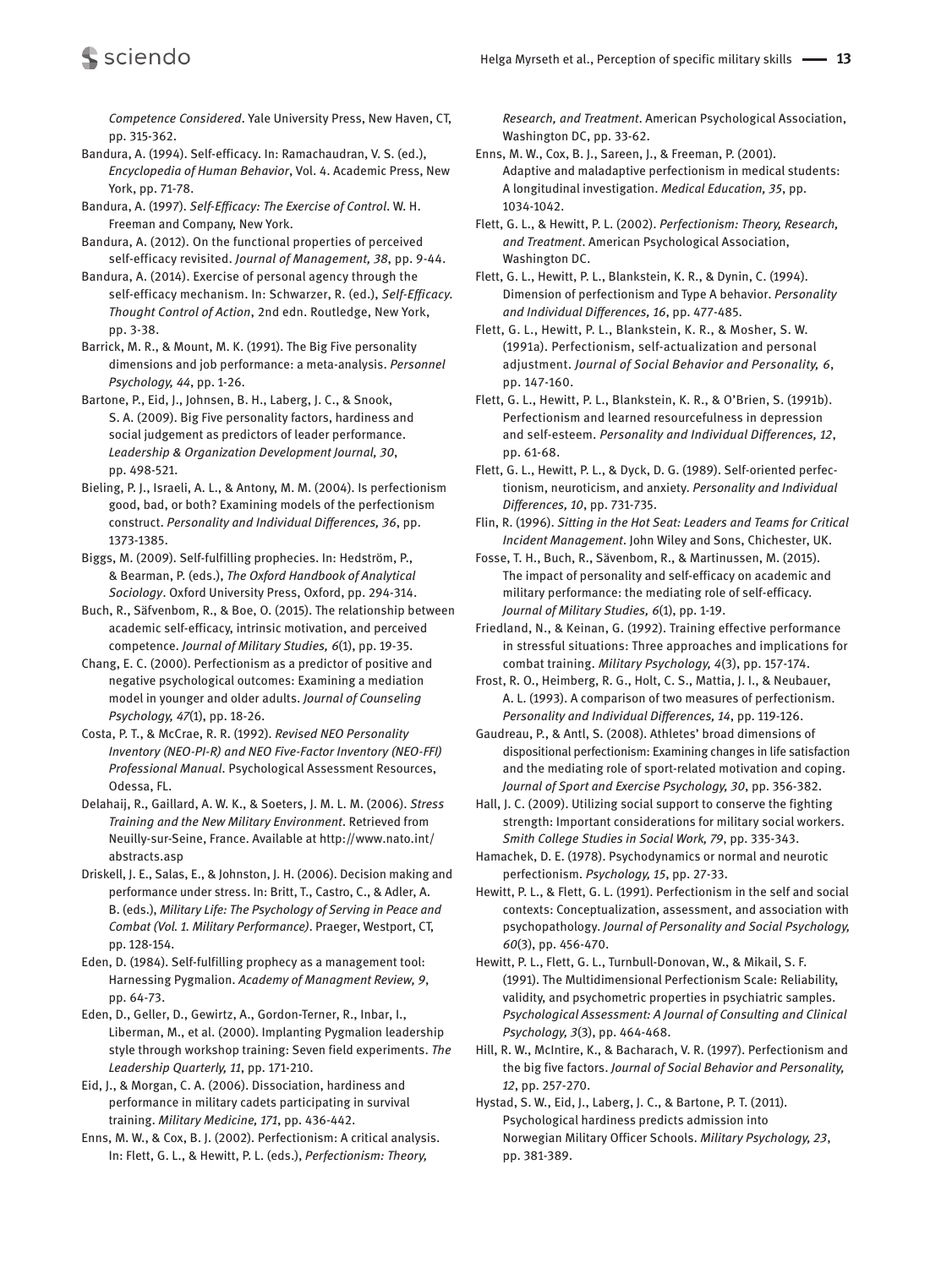Jerusalem, M. (1990). *Personal Resources, Vulnerability, and Stress Experience*. Högrefe, Götingen, Germany.

Johansen, R. B., Laberg, J. C., & Martinussen, M. (2014). Military identity as predictor of perceived military competence and skills. *Armed Forces & Society, 40*(3), pp. 521-543. doi: 10.1177/0095327×13478405.

Judge, T. A., Jackson, C. L., Shaw, J. C., Scott, B. A., & Rich, B. L. (2007). Self-efficacy and work-related performance: The integral role of individual differences. *Journal of Applied Psychology, 92*(1), pp. 107-127. doi: 10.1037/0021- 9010.92.1.107.

Kilbert, J. J., Langhinrichsen-Rohling, J., & Saito, M. (2005). Adaptive and maladaptive aspects of self-oriented versus socially prescribed perfectionism. *Journal of College Student Development, 46*, pp. 141-156.

Kline, R. B. (1998). *Principles and Practice of Structural Equation Modeling*. The Guilford Press, New York, NY.

Krueger, G. P. (2008). Contemporary and future battlefields: Soldiers stress and performance. In: Hancock, P. A., & Szalma, J. L. (eds.), *Performance Under Stress (Vol. 2 Operational)*. Ashgate, Aldershot, UK, pp. 19-44.

Laberg, J. C., Eid, J., Johnsen, B. H., Eriksen, B. S., & Zachariassen, K. K. (2000). Coping with interrogations. In: McCann, C., & Pigeau, P. (eds.), *The Human in Command: Exploring the Modern Military Experience*. Kluwer Academic/Plenum Publishers, New York, pp. 333-344.

Laberg, J. C., Johnsen, B. H., Eid, J., & Brun, W. (2002). *Mental preparedness during international operations*. KFOR Survey. Report 1. Naval Force Academy/University of Bergen.

Lazarus, R. S., & Folkman, S. (1984). *Stress, Appraisal, and Coping*. Springer, New York.

LePine, J. A., LePine, M. A., & Jackson, C. L. (2004). Challenge and hindrance stress: relationships with exhaustion, motivation to learn, and learning performance. *Journal of Applied Psychology, 89*(5), pp. 883-891.

Limbert, C. (2004). Psychological well-being and job satisfaction amongst military personnel on unaccompanied tours: the impact of perceived social support and coping strategies. *Military Psychology, 16*(1), pp. 37-51.

McCormick, M. J. (2001). Self-efficacy and leadership effectiveness: applying social cognitive theory to leadership. *The Journal of Leadership Studies, 8*(1), pp. 22-33.

McCrae, R. R., & Costa, P. T. Jr. (1999). The Five-Factor Theory of Personality. In: John, O. P., Robins, R. W., & Pervin, L. A. (eds.), *Handbook of Personality*, 3rd edn. The Guilford Press, New York, pp.159-181.

McDonald, R. P., & Ho, M.-H. R. (2002). Principles and practice in reporting structural equation analyses. *Psychological Methods, 7*, pp. 64-82.

Milgram, N. A., Orensten, R., & Zafir, E. (1989). Stressors, personal resources and social support in military performance during war. *Military Psychology, 1*, pp. 185-199.

Mills, J. S., & Blankstein, K. R. (2000). Perfectionism, intrinsic versus extrinsic motivation and motivated strategies for learning: a multidimensional analysis of university students. *Personality and Individual Differences, 29*, pp. 1191-1204.

Moldjord, C., Laberg, J. C., & Rundmo, T. (2015). Stressors, social support and military performance in a modern war scenario. *Journal of Military Studies, 6*(1), pp. 1-18.

Ng, K. Y., Ang, S., & Chan, K. Y. (2008). Personality and leader effectiveness: a moderated mediation model of leadership self-efficacy, job demands, and job autonomy. *Journal of Applied Psychology, 93*(4), pp. 733-743.

Overdale, S., & Gardner, D. (2012). Social support and coping adaptability in initial military training. *Military Psychology, 24*, pp. 312-330.

Pacht, A. R. (1984). Reflections of perfection. *American Psychologist, 39*, pp. 386-390.

Phelan, S., & Young, A. M. (2003). Understanding creativity in the workplace: An examination of individual styles and training in relation to creative confidence and creative self-leadership. *Journal of Creative Behavior, 37*, pp. 266-281.

Poropat, A. E. (2009). A meta-analysis of the five factor model of personality and academic performance. *Psychological Bulletin, 135*(2), pp. 322-338. doi: 10.1037/a0014996.

Rabe-Hesketh, S., & Skrondal, A. (2012). *Multilevel and Longitudinal Modeling Using Stata. Volume 1: Continuous Responses*, 3rd edn. Stata Press, College Station, TX.

Salgado, J. F. (1998). Big five personality dimensions and job performance in army and civil occupations: A European perspective. *Human Performance, 11*(2/3), pp. 271-288.

Sellman, W. S., Born, D. H., Stricland, W. J., & Ross, J. J. (2010). Selection and classification in the U.S. military. In: Farr, J. L., & Tippins, N. T. (eds.), *Employee Selection*. Routledge, New York, pp. 679-699.

Slaney, R. B., Rice, K. G., & Ashby, J. S. (2002). A programmatic approach to measuring perfectionism: The Almost Perfect Scales. In: Flett, G. L., & Hewitt, P. L. (eds.), *Perfectionism: Theory, Research, and Treatment*. American Psychological Association, Washington, DC, pp. 63-88.

Solberg, O. A. (2007). FN-observatøren: Stressorer og reaksjoner hos norske FN-observatører i det tidligere Jugoslavia (The UN-Observer: Stressors and Reactions in Norwegian UN-observers in the former Yugoslavia). Master thesis, Norwegian University of Science and Technology, Trondheim.

Stajkovic, A. D., & Luthans, F. (1998). Self-efficacy and work-related performance: a meta-analysis. *Psychological Bulletin, 124*, pp. 240-261.

Tannenbaum, S. I., Mathieu, J. E., Salas, E., & Cannon-Bowers, J. A. (1991). Meeting trainees' expectations: the influence o training fulfillment on the development of commitment, self-efficacy, and motivation. *Journal of Applied Psychology, 76*(6), pp. 759-769.

Terry-Short, L. A., Owens, R. G., Slade, P. D., & Dewey, M. E. (1995). Positive and negative perfectionism. *Personality and Individual Differences, 18*(5), pp. 663-668.

The Norwegian Defence University College. (2014). *Norwegian Armed Forces Joint Operational Doctrine*. Norwegian Armed Forces Defence Staff, Oslo.

Widing, H., Davøen, L. M., Laberg, J. C., Johnsen, B. H., Brun, W. & Eid, J. (2002). Soldiers assessment of their military skills in international operations. In B.H. Johnsen (ed.), *Rapportserie fra prosjektet Militærpsykologi og Ledelse, Kosovostudien [Reports from the project Military Psychology and Leadership. The Kosovo Study]*. Report 1/2002 (ISSN 15).

Wood, R., & Bandura, A. (1989). Social cognitive theory of organizational management. *Academy of Management Review, 14*(3), pp. 361-384.